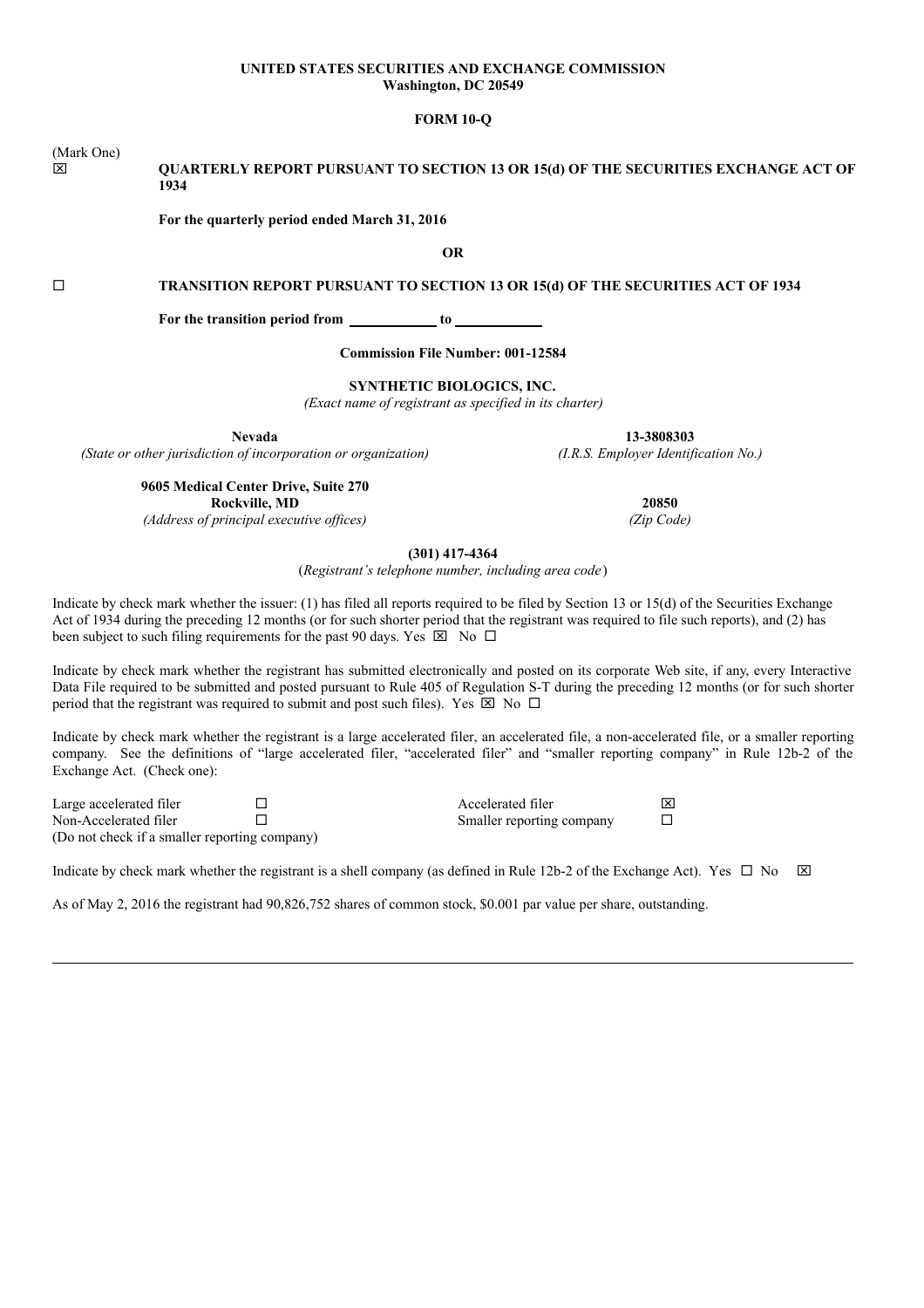### **SYNTHETIC BIOLOGICS, INC.**

#### **NOTE REGARDING FORWARD-LOOKING STATEMENTS**

This Quarterly Report on Form 10-Q contains "forward-looking statements" within the meaning of Section 27A of the Securities Act of 1933, as amended (the "Securities Act"), and Section 21E of the Securities Exchange Act of 1934, as amended (the "Exchange Act"). In particular, statements contained in this Quarterly Report Form 10-Q, including but not limited to, statements regarding the timing of our clinical trials and that involve substantial risks and uncertainties of the development and commercialization of our pipeline products; the sufficiency of our cash, our ability to finance our operations and business initiatives and obtain funding for such activities; our future results of operations and financial position, business strategy and plan prospects, or costs and objectives of management for future research, development or operations, are forward-looking statements. These forward-looking statements relate to our future plans, objectives, expectations and intentions and may be identified by words such as "may," "will," "should," "expects," "plans," "anticipates," "intends," "targets," "projects," "contemplates," "believes," "seeks," "goals," "estimates," "predicts," "potential" and "continue" or similar words. Readers are cautioned that these forward-looking statements are based on our current beliefs, expectations and assumptions and are subject to risks, uncertainties, and assumptions that are difficult to predict, including those identified below, under Part II, Item 1A. "Risk Factors" and elsewhere in this Quarterly Report on Form 10-Q, and those identified under Part I, Item 1A of our Annual Report on Form 10-K for the year ended December 31, 2015 filed with the SEC on March 10, 2016. Therefore, actual results may differ materially and adversely from those expressed, projected or implied in any forward-looking statements. We undertake no obligation to revise or update any forwardlooking statements for any reason.

### **NOTE REGARDING COMPANY REFERENCES**

Throughout this Quarterly Report on Form 10-Q, "Synthetic," the "Company," "we," "us" and "our" refer to Synthetic Biologics, Inc.

### **NOTE REGARDING TRADEMARKS**

All trademarks, trade names and service marks appearing in this Quarterly Report on Form 10-Q are the property of their respective owners.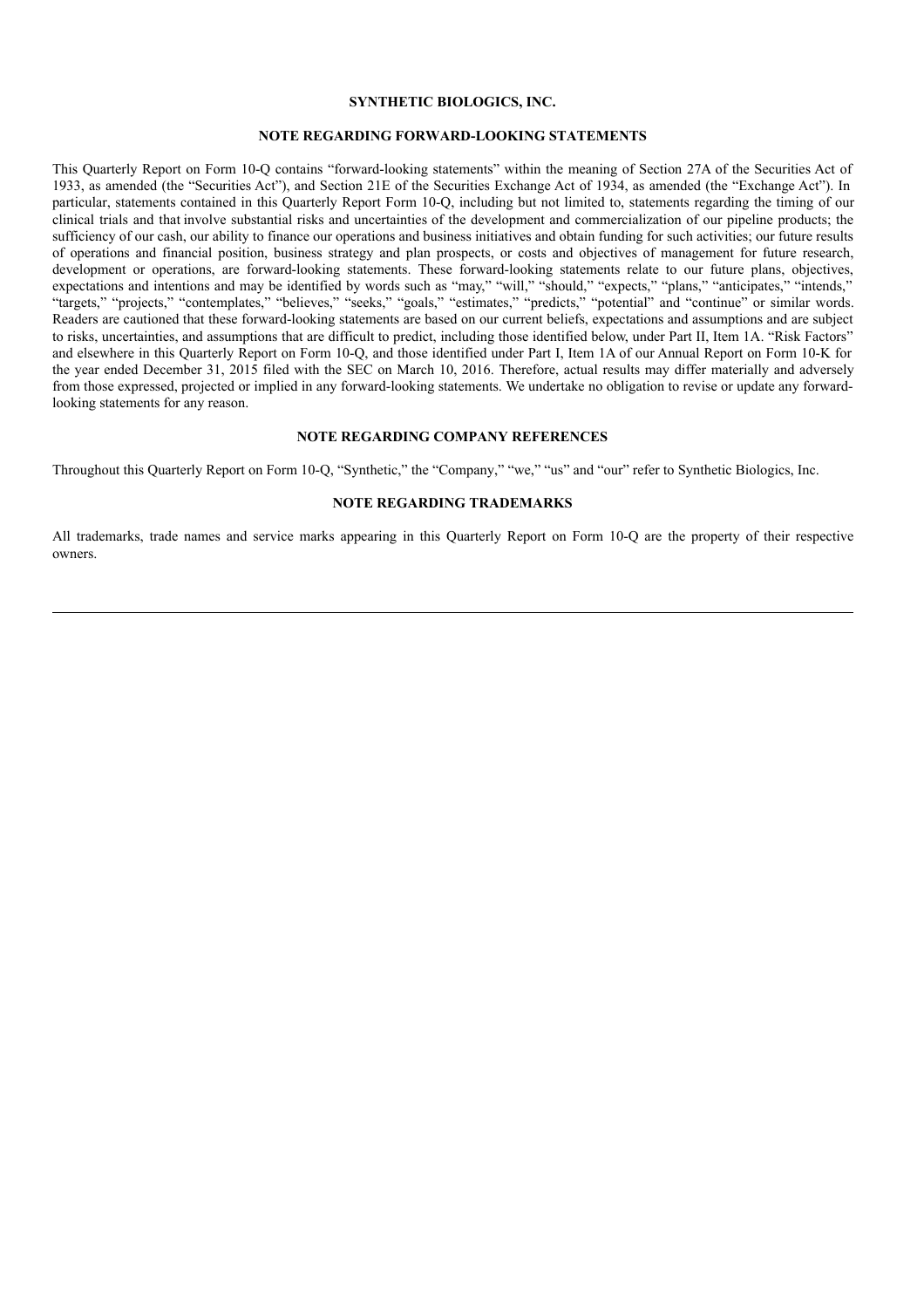# **SYNTHETIC BIOLOGICS, INC.**

#### **FORM 10-Q TABLE OF CONTENTS**

|                   |                                                                                          | Page |
|-------------------|------------------------------------------------------------------------------------------|------|
|                   | PART I. FINANCIAL INFORMATION                                                            | 3    |
|                   |                                                                                          |      |
| Item 1.           | <b>Financial Statements (Unaudited)</b>                                                  | 3    |
|                   |                                                                                          |      |
|                   | Consolidated Balance Sheets as of March 31, 2016 and December 31, 2015                   | 3    |
|                   | Consolidated Statements of Operations for the three months ended March 31, 2016 and 2015 | 4    |
|                   | Consolidated Statements of Cash Flows for the three months ended March 31, 2016 and 2015 |      |
|                   | <b>Notes to Consolidated Financial Statements</b>                                        | 6    |
| Item 2.           | Management's Discussion and Analysis of Financial Condition and Results of Operations    | 12   |
| Item 3.           | <b>Quantitative and Qualitative Disclosures About Market Risk</b>                        | 21   |
| Item 4.           | <b>Controls and Procedures</b>                                                           | 21   |
|                   |                                                                                          |      |
|                   | PART II. OTHER INFORMATION                                                               | 22   |
|                   |                                                                                          |      |
| Item 1.           | <b>Legal Proceedings</b>                                                                 | 22   |
| Item 1A.          | <b>Risk Factors</b>                                                                      | 22   |
| Item 2.           | Unregistered Sales of Equity Securities and Use of Proceeds                              | 23   |
| Item 3.           | <b>Defaults Upon Senior Securities</b>                                                   | 23   |
| Item 4.           | <b>Mine Safety Disclosures</b>                                                           | 23   |
| Item 5.           | <b>Other Information</b>                                                                 | 23   |
| Item 6.           | <b>Exhibits</b>                                                                          | 23   |
| <b>SIGNATURES</b> |                                                                                          | 24   |
|                   |                                                                                          |      |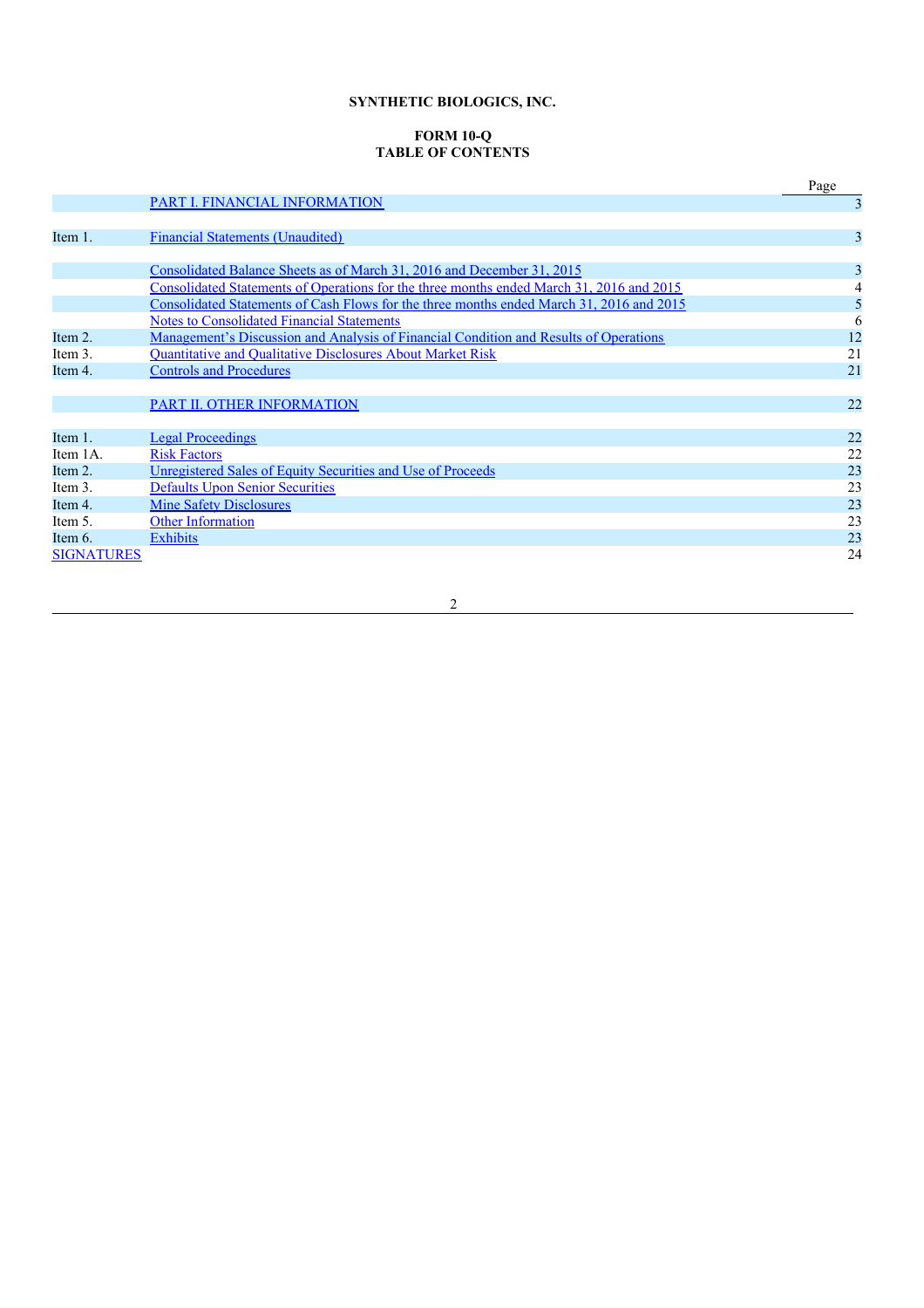## **PART I.-FINANCIAL INFORMATION**

# **ITEM 1. FINANCIAL STATEMENTS**

#### **Synthetic Biologics, Inc. and Subsidiaries Consolidated Balance Sheets (In thousands except share and per share amounts)**

|                                                                                                                                                                  | March 31, 2016<br>(unaudited) |             | December 31, 2015 |            |
|------------------------------------------------------------------------------------------------------------------------------------------------------------------|-------------------------------|-------------|-------------------|------------|
| <b>Assets</b>                                                                                                                                                    |                               |             |                   |            |
| <b>Current Assets</b>                                                                                                                                            |                               |             |                   |            |
| Cash and cash equivalents                                                                                                                                        | \$                            | $15,100$ \$ |                   | 20,818     |
| Prepaid expenses and other current assets                                                                                                                        |                               | 7,116       |                   | 9,519      |
| <b>Total Current Assets</b>                                                                                                                                      |                               | 22,216      |                   | 30,337     |
| Property and equipment, net                                                                                                                                      |                               | 501         |                   | 494        |
| Deposits and other assets                                                                                                                                        |                               | 26          |                   | 14         |
|                                                                                                                                                                  |                               |             |                   |            |
| <b>Total Assets</b>                                                                                                                                              |                               | 22,743      | \$                | 30,845     |
| Liabilities and Stockholders' Equity                                                                                                                             |                               |             |                   |            |
| <b>Current Liabilities:</b>                                                                                                                                      |                               |             |                   |            |
| Accounts payable                                                                                                                                                 | $\mathbb{S}$                  | 4,597       | <sup>S</sup>      | 4,413      |
| Accrued expenses                                                                                                                                                 |                               | 946         |                   | 297        |
| Warrant liabilities                                                                                                                                              |                               | 11,065      |                   | 10,567     |
| Accrued employee benefits                                                                                                                                        |                               | 869         |                   | 277        |
| Deferred rent                                                                                                                                                    |                               | 49          |                   | 21         |
| <b>Total Current Liabilities</b>                                                                                                                                 |                               | 17,526      |                   | 15,575     |
| Long term deferred rent                                                                                                                                          |                               | 240         |                   | 267        |
| <b>Total Liabilities</b>                                                                                                                                         |                               | 17.766      |                   | 15.842     |
|                                                                                                                                                                  |                               |             |                   |            |
| <b>Commitments and Contingencies</b>                                                                                                                             |                               |             |                   |            |
| <b>Equity:</b>                                                                                                                                                   |                               |             |                   |            |
| Preferred stock, \$0.001 par value; 10,000,000 shares authorized, none issued and outstanding                                                                    |                               |             |                   |            |
| Common stock, \$0.001 par value; 250,000,000 shares authorized, 90,908,234 issued and<br>90,826,752 outstanding and 90,908,234 issued and 90,826,752 outstanding |                               | 91          |                   | 91         |
| Additional paid-in capital                                                                                                                                       |                               | 161,791     |                   | 160,739    |
| Accumulated deficit                                                                                                                                              |                               | (155, 624)  |                   | (144, 779) |
| <b>Total Synthetic Biologics, Inc. and Subsidiaries Equity</b>                                                                                                   |                               | 6,258       |                   | 16,051     |
| Non-controlling interest                                                                                                                                         |                               | (1,281)     |                   | (1,048)    |
| <b>Total Stockholders' Equity</b>                                                                                                                                |                               | 4,977       |                   | 15,003     |
| <b>Total Liabilities and Stockholders' Equity</b>                                                                                                                | \$                            | 22,743      | \$                | 30,845     |

See accompanying notes to unaudited consolidated financial statements.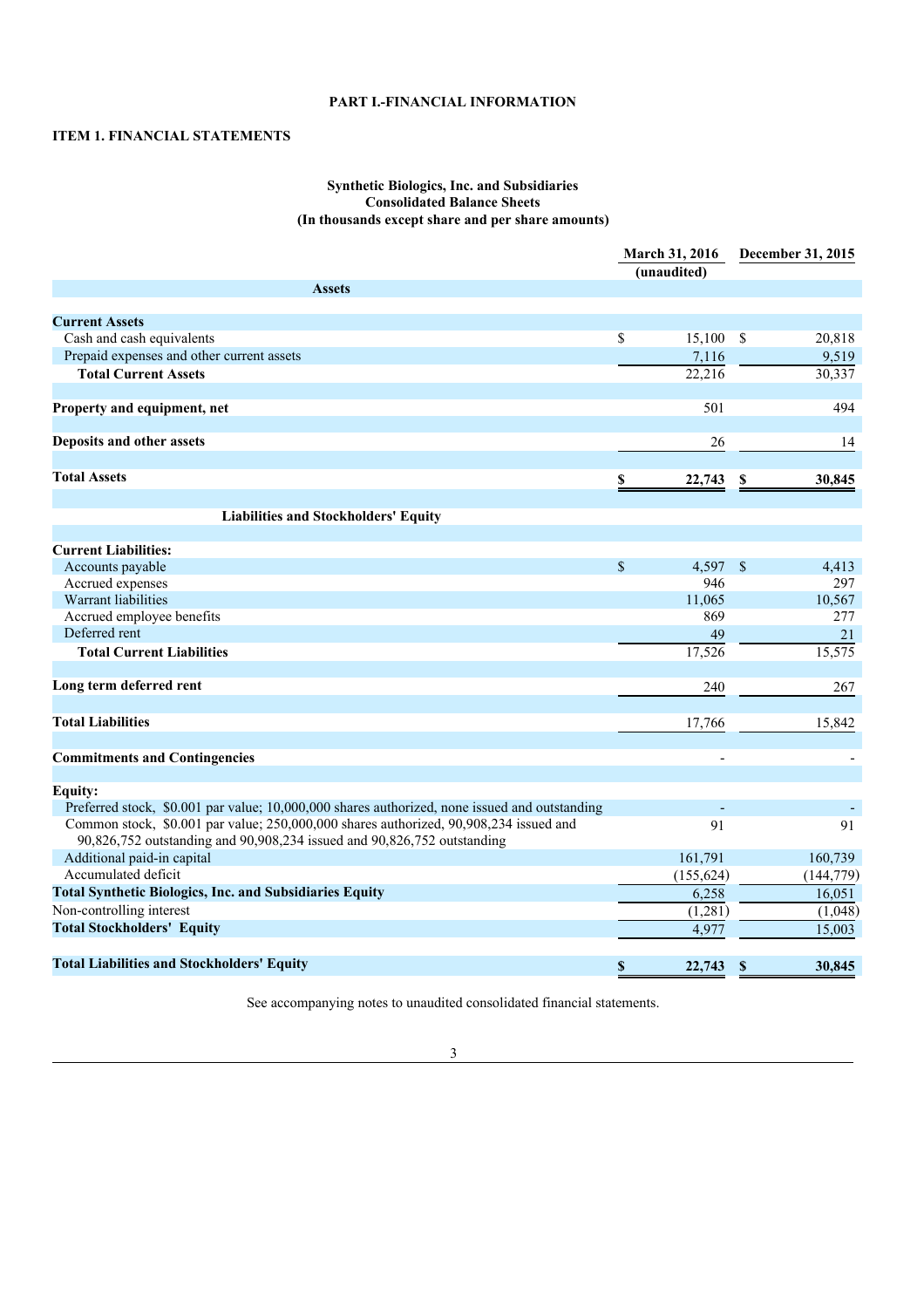## **Synthetic Biologics, Inc. and Subsidiaries Consolidated Statements of Operations (In thousands except share and per share amounts) (Unaudited)**

|                                                                                      | For the three months ended March 31, |             |               |            |
|--------------------------------------------------------------------------------------|--------------------------------------|-------------|---------------|------------|
|                                                                                      |                                      | 2016        |               | 2015       |
| <b>Operating Costs and Expenses:</b>                                                 |                                      |             |               |            |
| General and administrative                                                           | \$                                   | 2,426       | <sup>\$</sup> | 1,713      |
| Research and development                                                             |                                      | 8,155       |               | 6,494      |
| <b>Total Operating Costs and Expenses</b>                                            |                                      | 10,581      |               | 8,207      |
| <b>Loss from Operations</b>                                                          |                                      | (10, 581)   |               | (8,207)    |
| <b>Other Income (Expense):</b>                                                       |                                      |             |               |            |
| Change in fair value of warrant liability                                            |                                      | (498)       |               | (4,152)    |
| Interest income                                                                      |                                      |             |               |            |
| <b>Total Other Income (Expense)</b>                                                  |                                      | (497)       |               | (4, 151)   |
| <b>Net Loss</b>                                                                      |                                      | (11,078)    |               | (12,358)   |
| <b>Net Loss Attributable to Non-controlling Interest</b>                             |                                      | (233)       |               |            |
| Net Loss Attributable to Synthetic Biologics, Inc. and Subsidiaries                  |                                      | (10, 845)   | S             | (12, 358)  |
| <b>Net Loss Per Share - Basic and Dilutive</b>                                       |                                      | $(0.12)$ \$ |               | (0.17)     |
| Weighted average number of shares outstanding during the period - Basic and Dilutive |                                      | 90,826,752  |               | 72,673,959 |

See accompanying notes to unaudited consolidated financial statements.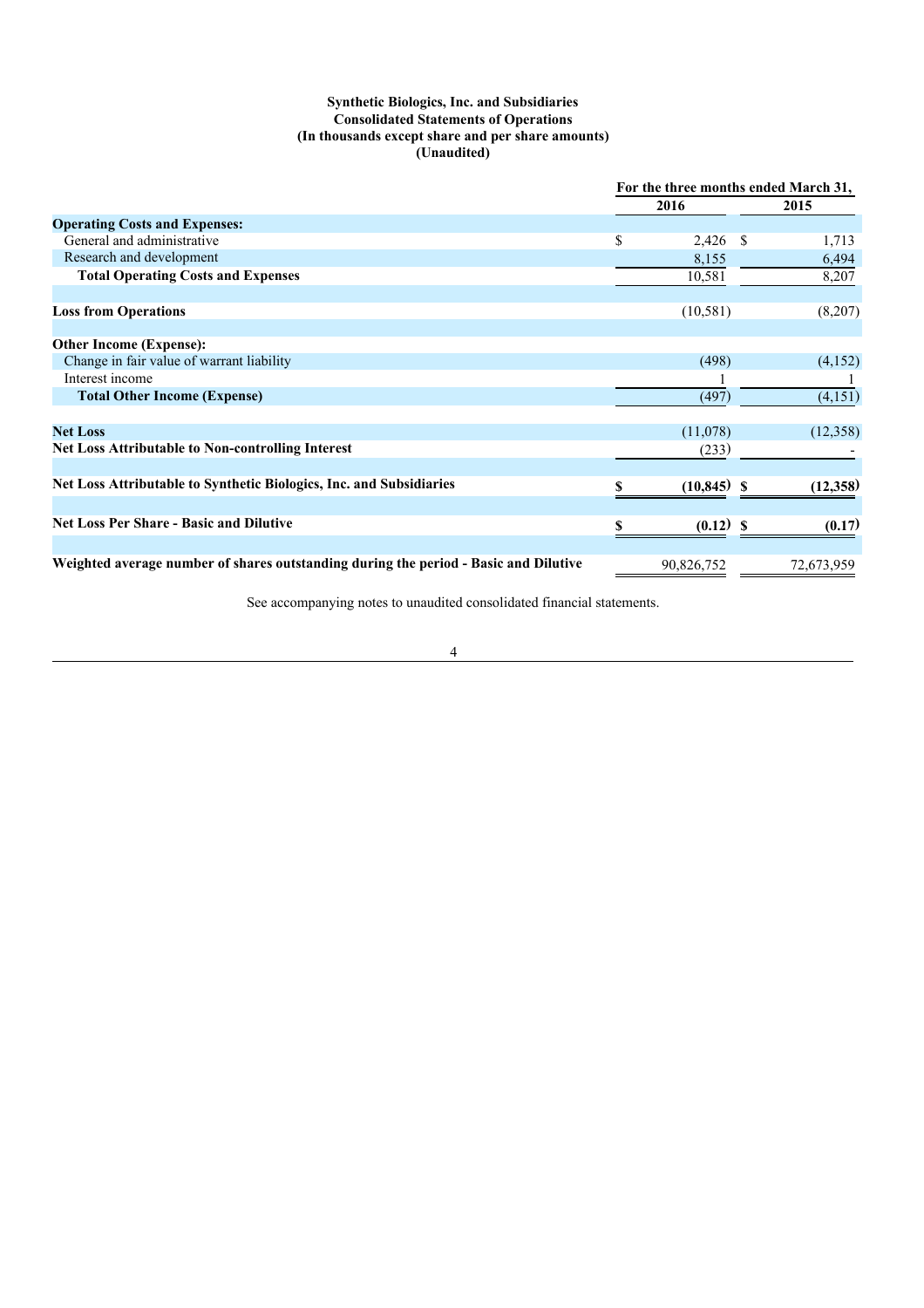#### **Synthetic Biologics, Inc. and Subsidiaries Consolidated Statements of Cash Flows (In thousands) (Unaudited)**

|                                                                             | For the three months ended March 31, |                                |           |  |
|-----------------------------------------------------------------------------|--------------------------------------|--------------------------------|-----------|--|
|                                                                             |                                      | 2016                           | 2015      |  |
| <b>Cash Flows From Operating Activities:</b>                                |                                      |                                |           |  |
| Net Loss                                                                    | \$                                   | $(11,078)$ \$                  | (12, 358) |  |
| Adjustments to reconcile net loss to net cash used in operating activities: |                                      |                                |           |  |
| Stock-based compensation                                                    |                                      | 1,052                          | 827       |  |
| Stock issued for milestone payments                                         |                                      |                                | 350       |  |
| Change in fair value of warrant liabilities                                 |                                      | 498                            | 4,152     |  |
| Depreciation                                                                |                                      | 37                             | 8         |  |
| Changes in operating assets and liabilities:                                |                                      |                                |           |  |
| Prepaid expenses and other current assets                                   |                                      | 2,403                          | (26)      |  |
| Deposits and other assets                                                   |                                      | (12)                           | (12)      |  |
| Accounts payable                                                            |                                      | 184                            | 563       |  |
| Accrued expenses                                                            |                                      | 649                            | 1,348     |  |
| Accrued employee benefits                                                   |                                      | 592                            | (310)     |  |
| Deferred rent                                                               |                                      |                                |           |  |
| <b>Net Cash Used In Operating Activities</b>                                |                                      | (5,674)                        | (5, 458)  |  |
| <b>Cash Flows From Investing Activities:</b>                                |                                      |                                |           |  |
| Purchases of property and equipment                                         |                                      | (44)                           | (18)      |  |
| <b>Net Cash Used In Investing Activities</b>                                |                                      | (44)                           | (18)      |  |
| Net decrease in cash                                                        |                                      | (5,718)                        | (5, 476)  |  |
| Cash at beginning of period                                                 |                                      | 20,818                         | 17,525    |  |
| Cash at end of period                                                       | \$                                   | 15,100<br>\$                   | 12,049    |  |
|                                                                             |                                      |                                |           |  |
| Supplemental disclosures of cash flow information:                          |                                      |                                |           |  |
| Cash paid for interest                                                      | \$                                   | \$<br>$\overline{\phantom{0}}$ |           |  |
| Cash paid for taxes                                                         | \$                                   | \$                             |           |  |
|                                                                             |                                      |                                |           |  |

See accompanying notes to unaudited consolidated financial statements.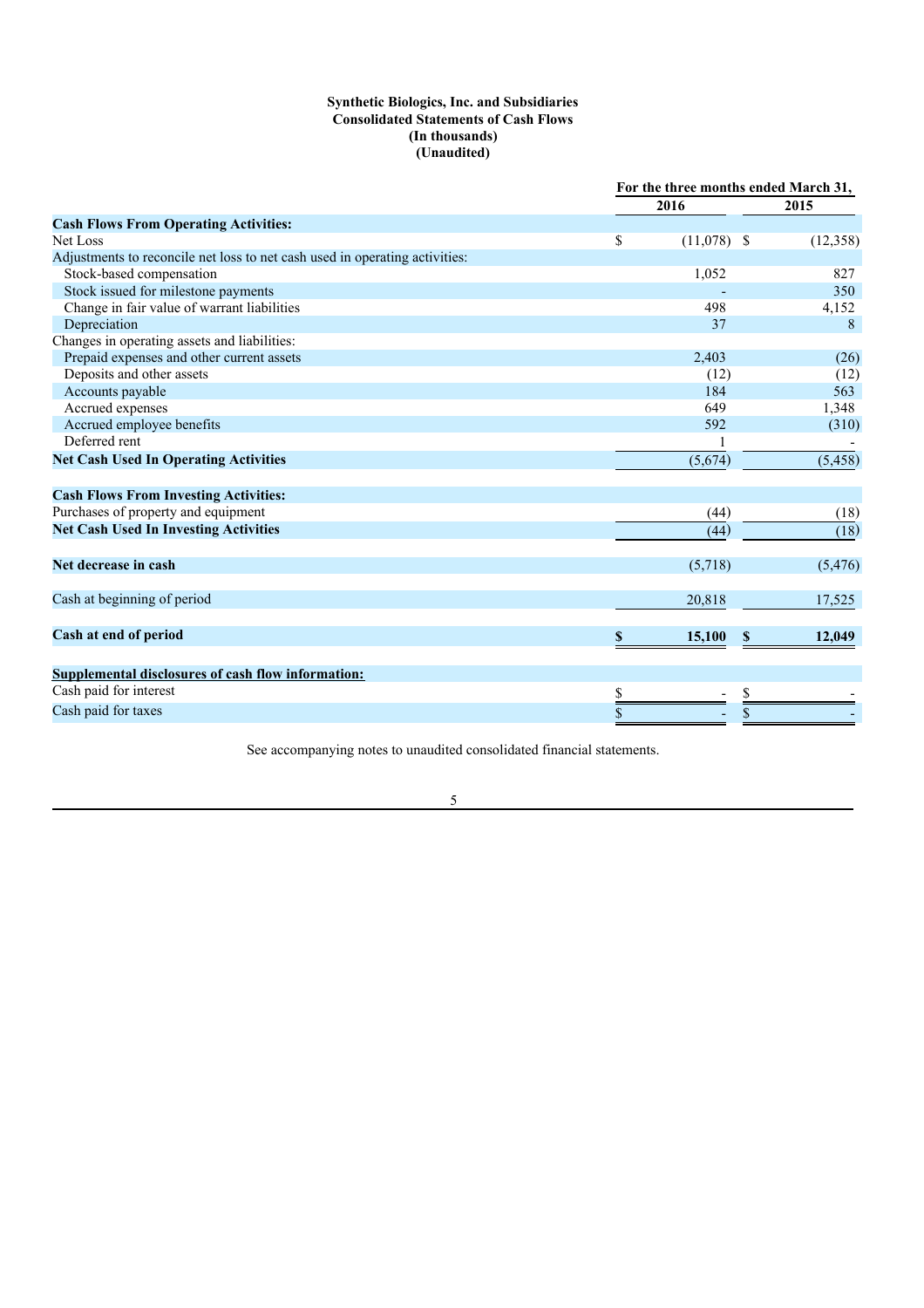#### **Synthetic Biologics, Inc. and Subsidiaries Notes to Consolidated Financial Statements (Unaudited)**

#### **1. Organization and Nature of Operations and Basis of Presentation**

#### *Description of Business*

Synthetic Biologics, Inc. (the "Company" or "Synthetic Biologics") is a clinical stage company developing therapeutics to protect the gut microbiome while targeting pathogen-specific diseases. The Company's lead candidates in Phase 2 development are: (1) SYN-010 which is intended to reduce the impact of methane-producing organisms in the gut microbiome to treat an underlying cause of irritable bowel syndrome with constipation (IBS-C), and (2) SYN-004 which is designed to protect the gut microbiome (gastrointestinal (GI) microflora) from the effects of certain commonly used intravenous (IV) beta-lactam antibiotics for the prevention of *C. dif icile* infection (CDI) and antibiotic-associated diarrhea (AAD). In collaboration with Intrexon Corporation, the Company is also developing preclinical stage monoclonal antibody therapies for the prevention and treatment of pertussis, and novel discovery stage biotherapeutics for the treatment of phenylketonuria (PKU).

At March 31, 2016, the Company had cash and cash equivalents of approximately \$15.1 million. Management believes that the Company's current cash on hand will be sufficient to fund its operations for at least the foreseeable future. The Company will ultimately be required to obtain additional funding in order to execute its long-term business plans, although it does not currently have commitments from any third parties to provide it with capital. The Company cannot assure that additional funding will be available on favorable terms, or at all. If the Company fails to obtain additional funding when needed, it may not be able to execute its business plans and its business may suffer, which would have a material adverse effect on its financial position, results of operations and cash flows.

#### *Basis of Presentation*

The accompanying consolidated financial statements have been prepared pursuant to the rules and regulations of the Securities and Exchange Commission ("SEC") for interim financial information. Accordingly, they do not include all of the information and notes required by U.S. Generally Accepted Accounting Principles ("GAAP") for complete financial statements. The accompanying consolidated financial statements include all adjustments, comprised of normal recurring adjustments, considered necessary by management to fairly state our results of operations, financial position and cash flows. The operating results for the interim periods are not necessarily indicative of results that may be expected for any other interim period or for the full year. These consolidated financial statements should be read in conjunction with the consolidated financial statements and notes thereto included in our Annual Report on Form 10-K for the year ended December 31, 2015 ("2015 Form 10-K") as filed with the SEC. The interim results for the three months ended March 31, 2016, are not necessarily indicative of results for the full year.

The consolidated financial statements are prepared in conformity with U.S. GAAP, which requires the use of estimates, judgments and assumptions that affect the amounts of assets and liabilities at the reporting date and the amounts of revenue and expenses in the periods presented. We believe that the accounting estimates employed are appropriate and the resulting balances are reasonable; however, due to the inherent uncertainties in making estimates, actual results could differ from the original estimates, requiring adjustments to these balances in future periods.

### **2. Management's Plan**

The Company has incurred an accumulated deficit of \$155.6 million through March 31, 2016. With the exception of the quarter ended June 30, 2010, the Company has incurred negative cash flow from operations since its inception. The Company has spent, and expects to continue to spend, substantial amounts in connection with implementing its business strategy, including the planned product development efforts, clinical trials and research and discovery efforts.

The actual amount of funds the Company will need to operate is subject to many factors, some of which are beyond our control. These factors include the following:

- · the progress of research activities;
- · the number and scope of research programs;
- · the progress of preclinical and clinical development activities;
- · the progress of the development efforts of parties with whom the Company has entered into research and development agreements;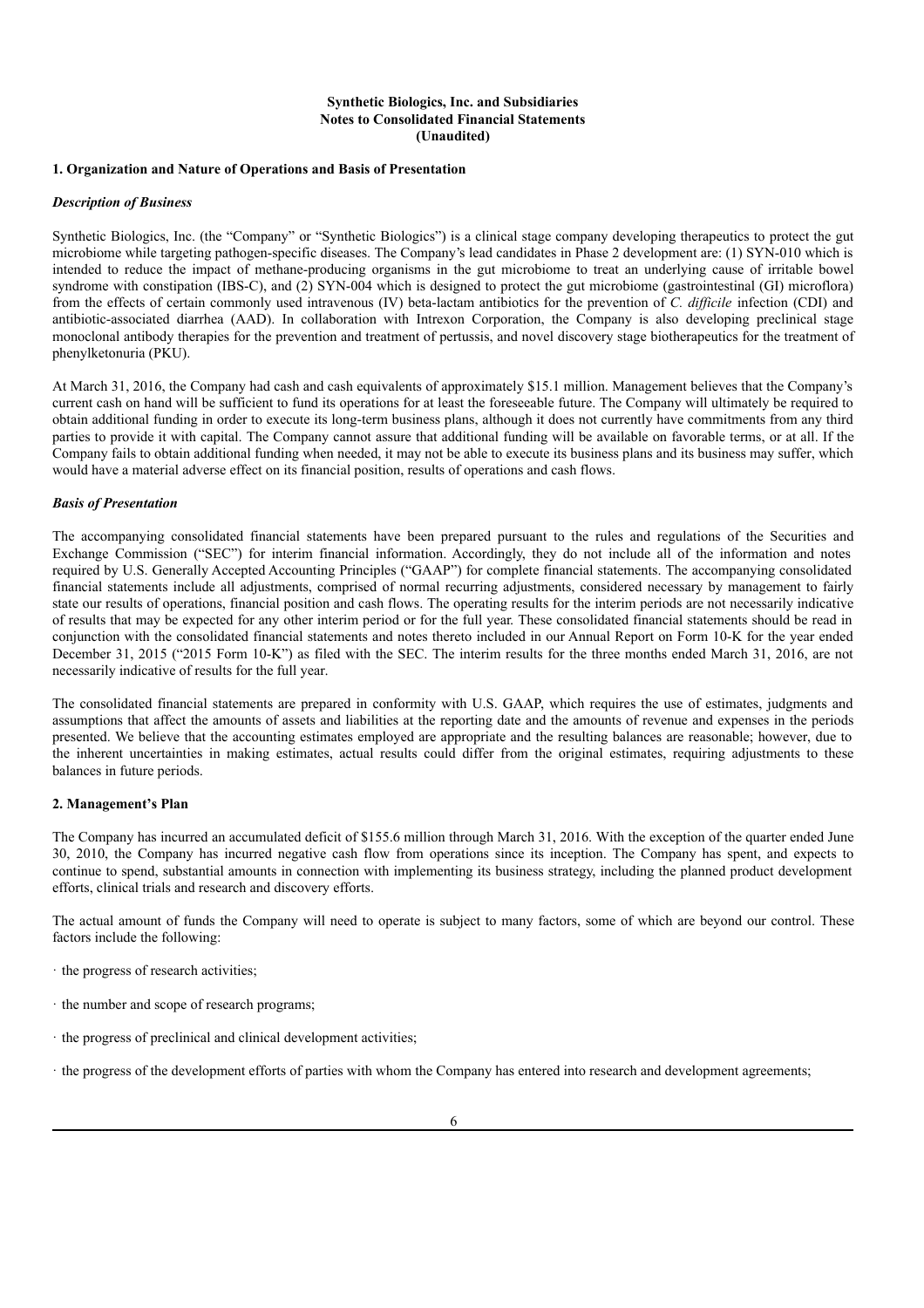- · costs associated with additional clinical trials of product candidates;
- · the ability to maintain current research and development licensing arrangements and to establish new research and development, and licensing arrangements;
- · the ability to achieve milestones under licensing arrangements;
- · the costs associated with manufacturing-related services to produce material for use in our clinical trials;
- · the costs involved in prosecuting and enforcing patent claims and other intellectual property rights; and
- · the costs and timing of regulatory approvals.

The Company has based its estimate on assumptions that may prove to be wrong. The Company may need to obtain additional funds sooner or in greater amounts than it currently anticipates. Potential sources of financing include strategic relationships, public or private sales of the Company's shares or debt and other sources.

The Company may seek to access the public or private equity markets when conditions are favorable due to long-term capital requirements. The Company does not have any committed sources of financing at this time, and it is uncertain whether additional funding will be available when needed on terms that will be acceptable to it, or at all. If the Company raises funds by selling additional shares of common stock or other securities convertible into common stock, the ownership interest of the existing stockholders will be diluted. If the Company is not able to obtain financing when needed, it may be unable to carry out its business plan. As a result, the Company may have to significantly limit its operations and its business, financial condition and results of operations would be materially harmed.

## **3. Fair Value of Financial Instruments**

The fair value accounting standards define fair value as the amount that would be received to sell an asset or paid to transfer a liability in an orderly transaction between market participants. As such, fair value is determined based upon assumptions that market participants would use in pricing an asset or liability. Fair value measurements are rated on a three-tier hierarchy as follows:

- · Level 1 inputs: Quoted prices (unadjusted) for identical assets or liabilities in active markets;
- · Level 2 inputs: Inputs, other than quoted prices included in Level 1, that are observable either directly or indirectly; and
- · Level 3 inputs: Unobservable inputs for which there is little or no market data, which require the reporting entity to develop its own assumptions.

If the inputs used to measure fair value fall in different levels of the fair value hierarchy, the hierarchy level is based upon the lowest level of input that is significant to the fair value measurement.

Cash and cash equivalents include money market accounts of \$6.9 million and \$5.3 million as of March 31, 2016 and December 31, 2015, respectively, that are measured using Level 1 inputs.

The warrants issued in conjunction with the registered direct offering in October 2014 include a provision that if the Company were to enter into certain transactions, as defined in the agreement, the warrants would be purchased from the holder at a premium. Accordingly, the Company recorded the warrants as liabilities at their fair value upon issuance and re-measures the fair value at each period end with the change in fair value recorded in the Consolidated Statements of Operations. The Company uses the Black-Scholes options pricing model to estimate the fair value of the warrants. In using this model, the fair value is determined by applying Level 3 inputs for which there is little or no observable market data, requiring the Company to develop its own assumptions. The assumptions used in calculating the estimated fair value of the warrants represent the Company's best estimates; however, these estimates involve inherent uncertainties and the application of management judgment. As a result, if factors change and different assumptions are used, the warrant liability and the change in estimated fair value could be materially different.

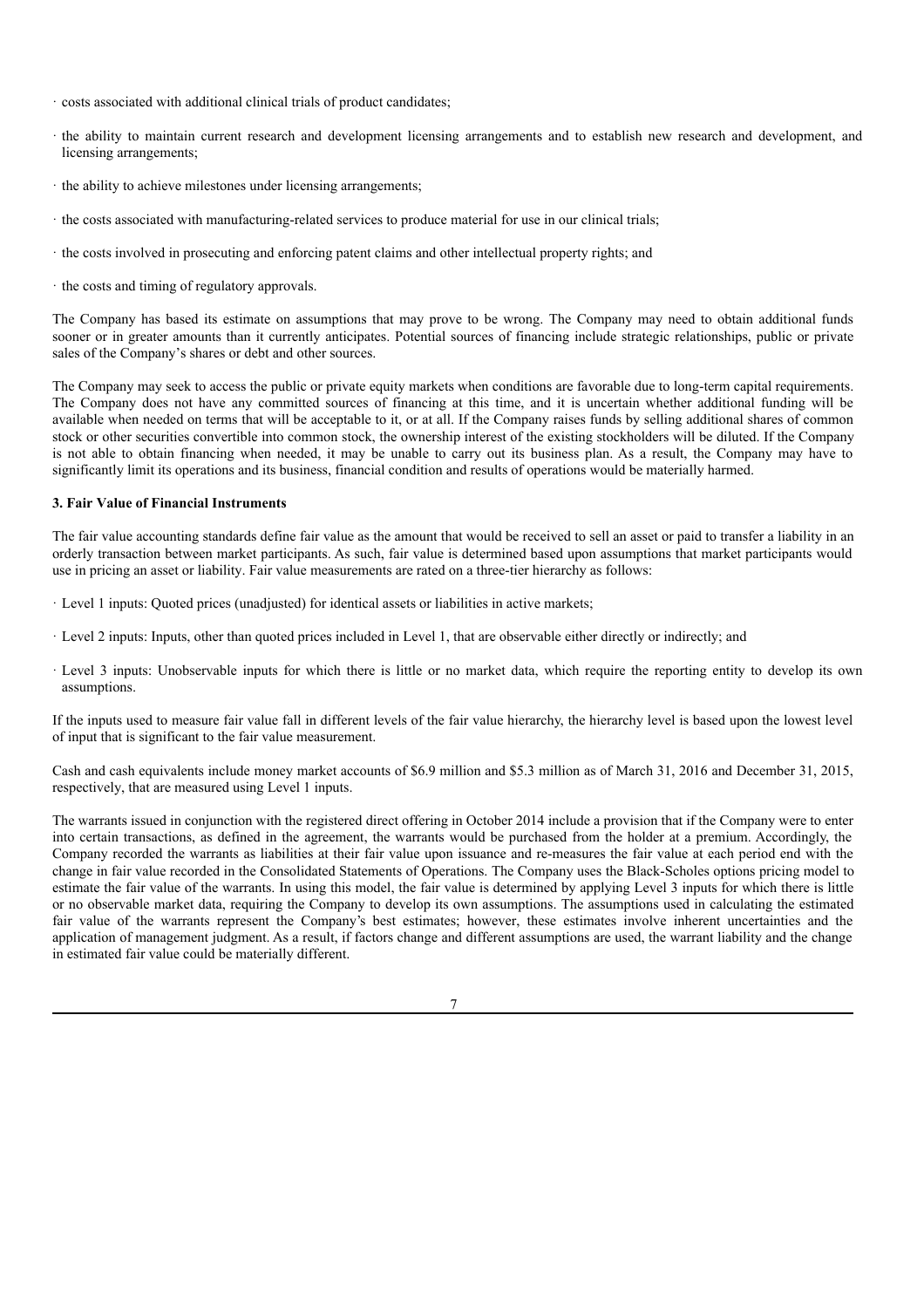### **4. Selected Balance Sheet Information**

*Prepaid expenses and other current assets (in thousands)*

|                                                    | <b>March 31, 2016</b> |       | December 31, 2015 |
|----------------------------------------------------|-----------------------|-------|-------------------|
| Intrexon prepaid research and development expenses |                       | 307   | 643               |
| Prepaid clinical research organizations            |                       | 6,160 | 8,329             |
| Prepaid insurances                                 |                       | 224   | 339               |
| Other prepaid expenses                             |                       | 425   | 208               |
| Total                                              |                       | 7.116 | 9.519             |

The Intrexon prepaid research and development expenses are classified as a current asset. The Company may terminate the arrangement at any time and receive a cash refund of the remaining balance minus any amounts owed to Intrexon. The Company anticipates that the majority of the prepaid will be applied to research and development expenses during 2016.

Prepaid clinical research organization expense are classified as a current asset. The Company makes payments to the clinical research organizations based on agreed upon terms that includes payments in advance of study services. The Company anticipates that the majority of the prepaid clinical research organization expenses will be applied to research and development expenses during 2016.

*Property and equipment (in thousands)*

|                                                | <b>March 31, 2016</b> | December 31, 2015 |  |  |
|------------------------------------------------|-----------------------|-------------------|--|--|
| Computer and office equipment                  | 371                   | 346<br>-8         |  |  |
| Software                                       |                       |                   |  |  |
| Leasehold improvements                         | 242                   | 242               |  |  |
|                                                |                       |                   |  |  |
|                                                | 624                   | 599               |  |  |
| Less accumulated depreciation and amortization | (123)                 | (105)             |  |  |
|                                                |                       |                   |  |  |
| Total                                          |                       |                   |  |  |

*Accrued expenses (in thousands)*

|                                      | <b>March 31, 2016</b> |     | December 31, 2015 |     |
|--------------------------------------|-----------------------|-----|-------------------|-----|
| Accrued manufacturing costs          |                       |     |                   |     |
| Accrued vendor payments              |                       | 388 |                   |     |
| Accrued clinical consulting services |                       | 556 |                   | 164 |
|                                      |                       |     |                   |     |
| Total                                |                       |     |                   | 297 |

*Accrued employee benefits (in thousands)*

|                                 | <b>March 31, 2016</b> |     | December 31, 2015 |     |
|---------------------------------|-----------------------|-----|-------------------|-----|
| Accrued bonus expense           |                       | 355 |                   |     |
| Accrued vacation expense        |                       | 248 |                   | 153 |
| Other accrued employee benefits |                       | 266 |                   | 124 |
|                                 |                       |     |                   |     |
| Total                           |                       | 869 |                   |     |

#### **5. Stock-Based Compensation**

#### *Stock Incentive Plan*

During 2001, the Company's Board of Directors and stockholders adopted the 2001 Stock Incentive Plan (the "2001 Stock Plan"). The total number of shares of stock with respect to which stock options and stock appreciation rights may be granted to any one employee of the Company or a subsidiary during any one-year period under the 2001 Stock Plan shall not exceed 250,000. All awards pursuant to the 2001 Stock Plan shall terminate upon the termination of the grantee's employment for any reason. Awards include options, restricted shares, stock appreciation rights, performance shares and cash-based awards (the "Awards"). The 2001 Stock Plan contains certain anti-dilution provisions in the event of a stock split, stock dividend or other capital adjustment, as defined in the plan. The 2001 Stock Plan provides for a committee of the Board to grant Awards and to determine the exercise price, vesting term, expiration date and all other terms and conditions of the Awards, including acceleration of the vesting of an Award at any time. As of March 31, 2016, there were 671,607 options issued and outstanding under the 2001 Stock Plan.

On March 20, 2007, the Company's Board of Directors approved the 2007 Stock Incentive Plan (the "2007 Stock Plan") for the issuance of up to 2,500,000 shares of common stock to be granted through incentive stock options, nonqualified stock options, stock appreciation rights, dividend equivalent rights, restricted stock, restricted stock units and other stock-based awards to officers, other employees, directors and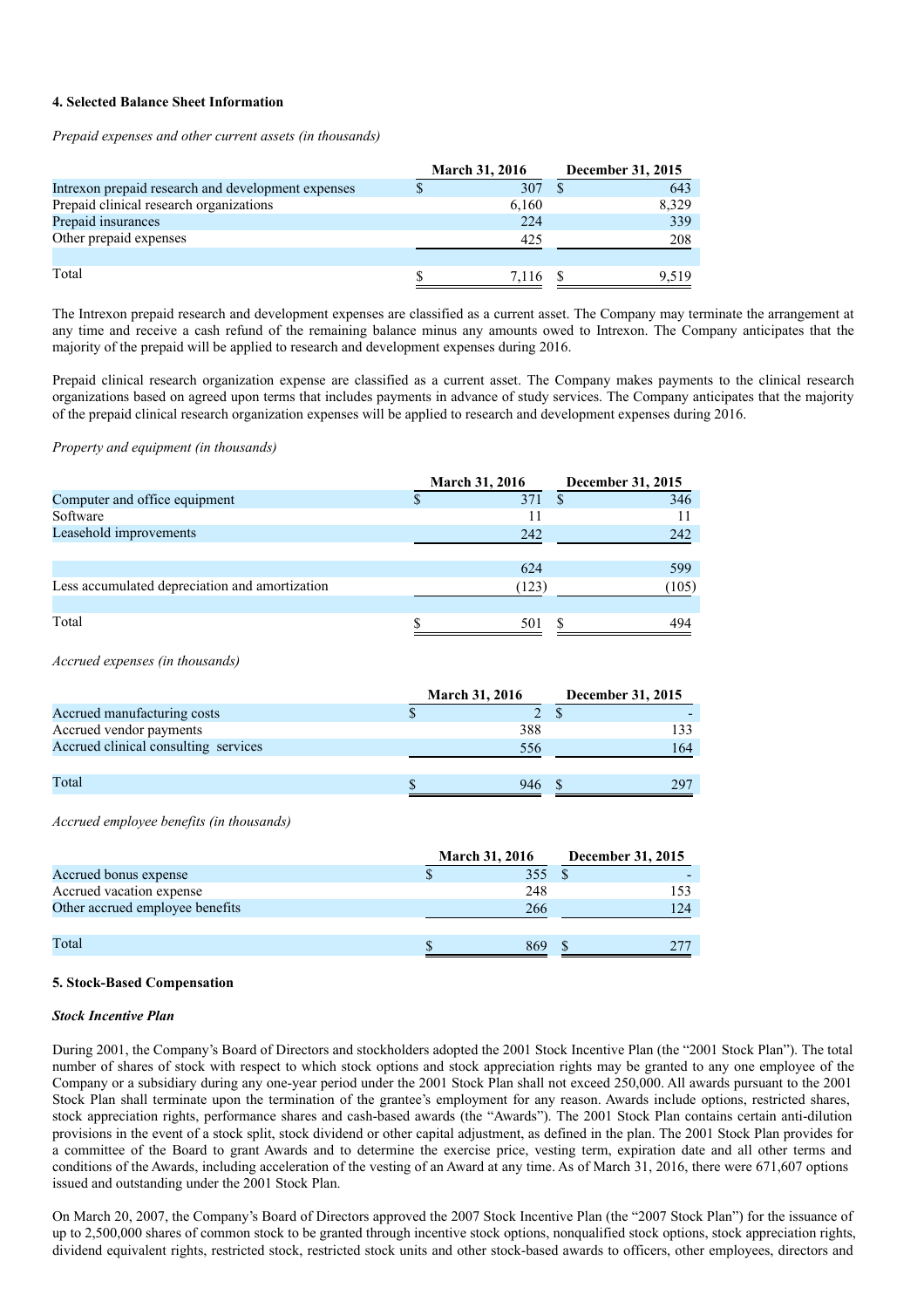consultants of the Company and its subsidiaries. This plan was approved by stockholders on November 2, 2007. The exercise price of stock options under the 2007 Stock Plan is determined by the compensation committee of the Board of Directors, and may be equal to or greater than the fair market value of the Company's common stock on the date the option is granted. The total number of shares of stock with respect to which stock options and stock appreciation rights may be granted to any one employee of the Company or a subsidiary during any one-year period under the 2007 Stock Plan shall not exceed 250,000. Options become exercisable over various periods from the date of grant, and generally expire ten years after the grant date. As of March 31, 2016, there were 379,155 options issued and outstanding under the 2007 Stock Plan.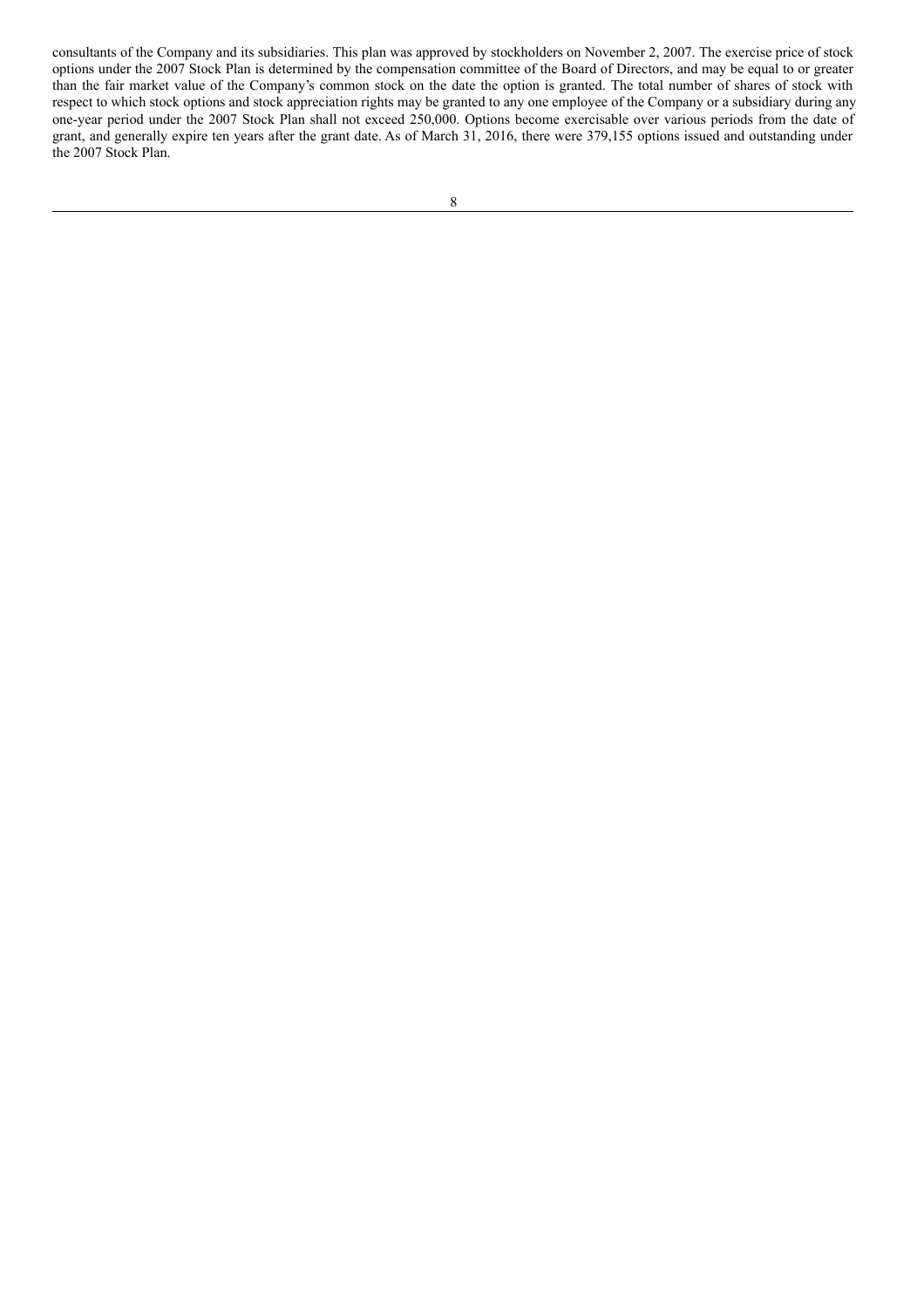On November 2, 2010, the Board of Directors and stockholders adopted the 2010 Stock Incentive Plan ("2010 Stock Plan") for the issuance of up to 3,000,000 shares of common stock to be granted through incentive stock options, nonqualified stock options, stock appreciation rights, dividend equivalent rights, restricted stock, restricted stock units and other stock-based awards to officers, other employees, directors and consultants of the Company and its subsidiaries. On October 22, 2013, the stockholders approved and adopted an amendment to the 2010 Stock Plan to increase the number of shares of the Company's common stock reserved for issuance under the 2010 Stock Plan from 3,000,000 to 6,000,000. On May 15, 2015, the stockholders approved and adopted an amendment to the 2010 Stock Plan to increase the number of shares of the Company's common stock reserved for issuance under the 2010 Stock Plan from 6,000,000 to 8,000,000. The exercise price of stock options under the 2010 Stock Plan is determined by the compensation committee of the Board of Directors, and may be equal to or greater than the fair market value of the Company's common stock on the date the option is granted. There is no limit on the number or the value of the shares with respect to which stock options and stock appreciation rights may be granted to any one employee of the Company or a subsidiary during any one-year period. Options become exercisable over various periods from the date of grant, and generally expire ten years after the grant date. As of March 31, 2016, there were 7,941,666 options issued and outstanding under the 2010 Stock Plan.

In the event of an employee's termination, the Company will cease to recognize compensation expense for that employee. There is no deferred compensation recorded upon initial grant date, instead, the fair value of the stock-based payment is recognized ratably over the stated vesting period.

The Company has applied fair value accounting for all stock-based payment awards since inception. The fair value of each option or warrant granted is estimated on the date of grant using the Black-Scholes option pricing model. The Black-Scholes assumptions used in the three months ended March 31, 2016 and 2015 are as follows:

|                            | Three months ended March 31, |          |
|----------------------------|------------------------------|----------|
|                            | 2016                         | 2015     |
| Exercise price             | $$1.08 - $1.31$              | \$1.54   |
| Expected dividends         | $0\%$                        | $0\%$    |
| <b>Expected volatility</b> | 117%                         | 131%     |
| Risk free interest rate    | $1.40\% - 1.46\%$            | 2.03%    |
| Expected life of option    | 7 years                      | 10 years |

The Company records stock-based compensation based upon the stated vested provisions in the related agreements. The vesting provisions for these agreements have various terms as follows:

- · immediate vesting,
- · half vesting immediately and remaining over three years,
- · quarterly over three years,
- · annually over three years,
- · one-third immediate vesting and remaining annually over two years,
- · one half immediate vesting and remaining over nine months,
- · one quarter immediate vesting and remaining over three years,
- · one quarter immediate vesting and remaining over 33 months; and
- · monthly over three years.

During the three months ended March 31, 2016, the Company granted 150,000 options to employees having an approximate fair value of \$153,000 based upon the Black-Scholes option pricing model. During the same period in 2015, the Company granted 550,000 options to employees having an approximate fair value of \$817,000 based upon the Black-Scholes option pricing model.

A summary of stock option activities as of March 31, 2016, and for the year ended December 31, 2015, is as follows:

### $\alpha$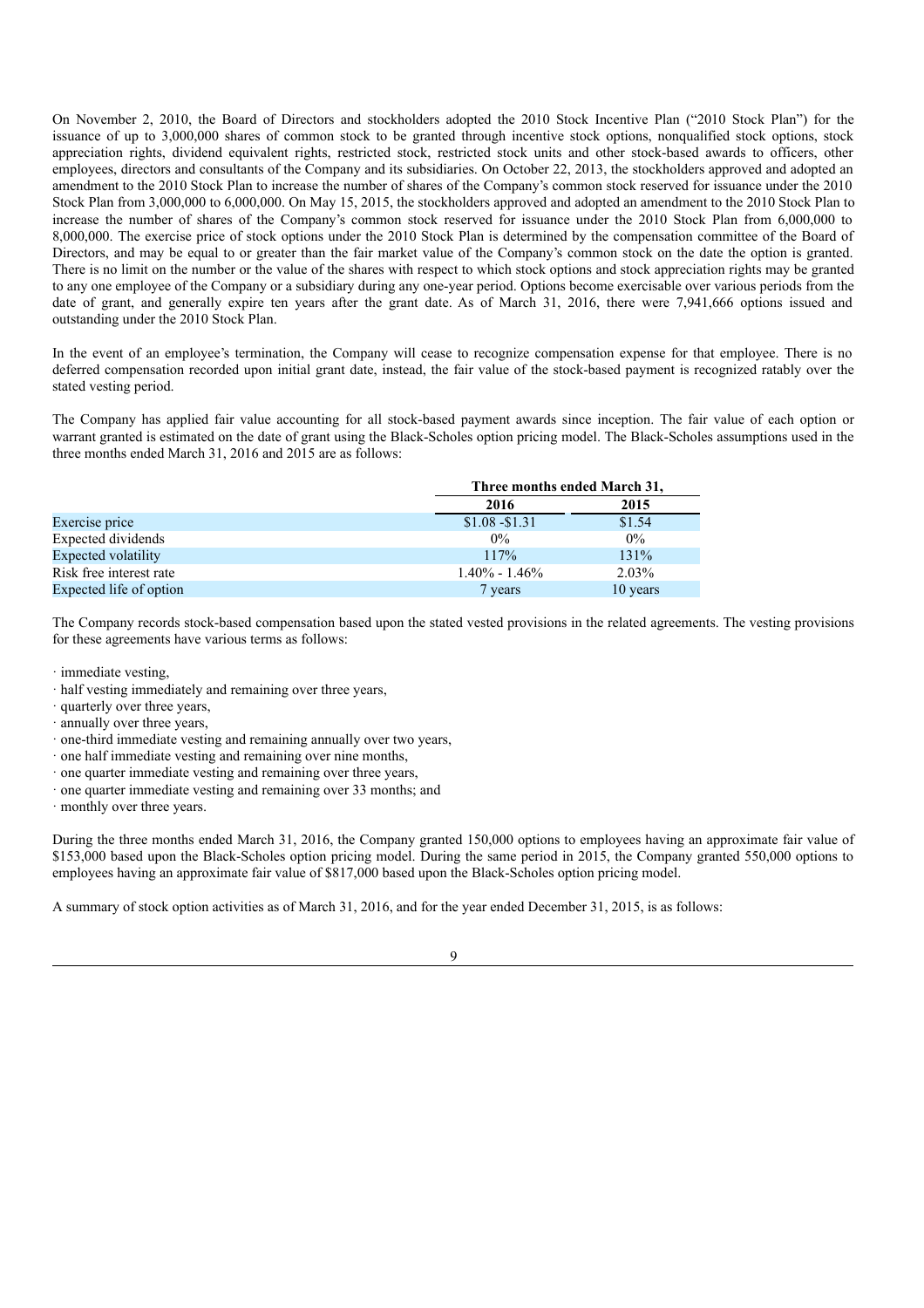|                                                                 | <b>Options</b>  |               | <b>Weighted Average</b><br><b>Exercise Price</b> | <b>Weighted Average</b><br>Remaining<br>Contractual Life Intrinsic Value |              | Aggregate |
|-----------------------------------------------------------------|-----------------|---------------|--------------------------------------------------|--------------------------------------------------------------------------|--------------|-----------|
| Balance - December 31, 2014                                     | 5,981,106 \$    |               | 2.01                                             | $5.80$ years \$                                                          |              | 685,000   |
| Granted                                                         | 3,781,666 \$    |               | 2.37                                             |                                                                          |              |           |
| Exercised                                                       | $(35,008)$ \$   |               | 1.16                                             |                                                                          | S            | 44,000    |
| Expired                                                         | $(483,332)$ \$  |               | 2.48                                             |                                                                          |              |           |
| Forfeited                                                       | $(302, 502)$ \$ |               | 1.91                                             |                                                                          |              |           |
| Balance - December 31, 2015                                     | 8,941,930 \$    |               | 2.14                                             | $5.80$ years \$                                                          |              | 2,900,000 |
| Granted                                                         | 150,000 \$      |               | 1.16                                             |                                                                          |              |           |
| Exercised                                                       | ÷.              | $\mathcal{S}$ |                                                  |                                                                          | $\mathbb{S}$ |           |
| Expired                                                         | $(99,502)$ \$   |               | 2.22                                             |                                                                          |              |           |
| Forfeited                                                       |                 | S             |                                                  |                                                                          |              |           |
|                                                                 |                 |               |                                                  |                                                                          |              |           |
| Balance -March 31, 2016 - outstanding                           | 8,992,428       | \$            | 2.13                                             | $5.41$ years \$                                                          |              | 3,400,000 |
| Balance - March 31, 2016 - exercisable                          | 5,093,799       | \$            | 1.95                                             | 4.38 years $$$                                                           |              | 2,600,000 |
| Grant date fair value of options granted - March<br>31, 2016    |                 | \$            | 153,000                                          |                                                                          |              |           |
| Weighted average grant date fair value - March<br>31, 2016      |                 | $\$$          | 1.02                                             |                                                                          |              |           |
|                                                                 |                 |               |                                                  |                                                                          |              |           |
| Grant date fair value of options granted -<br>December 31, 2015 |                 | $\mathsf{\$}$ | 7,974,000                                        |                                                                          |              |           |
|                                                                 |                 |               |                                                  |                                                                          |              |           |
| Weighted average grant date fair value -<br>December 31, 2015   |                 | \$            | 2.12                                             |                                                                          |              |           |

Stock-based compensation expense included in general and administrative expenses and research and development expenses related to stock options issued to employees and consultants for the three months ended March 31, 2016 and 2015 was \$1.1 million and \$827,000, respectively.

As of March 31, 2016, total unrecognized stock-based compensation expense related to stock options was \$7.3 million, which is expected to be expensed through May 2018.

### **6. Stock Purchase Warrants**

On October 10, 2014, the Company raised net proceeds of \$19.1 million through the sale of 14,059,616 units at a price of \$1.47 per unit to certain institutional investors in a registered direct offering. Each unit consisted of one share of the Company's common stock and a warrant to purchase 0.5 shares of common stock. The warrants, exercisable for an aggregate of 7,029,808 shares of common stock, have an exercise price of \$1.75 per share and a life of five years. The warrants vested immediately and expire October 10, 2019.

The warrants issued in conjunction with the registered direct offering in October 2014 include a provision that if the Company were to enter into a certain transaction, as defined in the agreement, the warrants would be purchased from the holder at a premium. Accordingly, the Company recorded the warrants as a liability at their estimated fair value on the issuance date, which was \$7.4 million, and changes in estimated fair value will be recorded as non-cash income or expense in the Consolidated Statements of Operations at each subsequent period. At March 31, 2016, the fair value of the warrant liability was \$11.1 million, which resulted in non-cash expense of \$0.5 million for the three months ended March 31, 2016. At March 31, 2015, the fair value of the warrant liability was \$10.9 million, which resulted in noncash expense of \$4.2 million for the three months ended March 31, 2015. In accordance with authoritative accounting guidance, the warrants were valued on the date of grant using the Black-Scholes valuation model. The assumptions used by the Company are summarized in the following table:

|                          | <b>March 31, 2016</b> | December 31, 2015 | <b>Issuance Date</b> |
|--------------------------|-----------------------|-------------------|----------------------|
| Closing stock price      | \$2.36                | \$2.29            | \$1.75               |
| Expected dividends       | $0\%$                 | $0\%$             | $0\%$                |
| Expected volatility      | 90%                   | 85%               | 95%                  |
| Risk free interest rate  | $0.96\%$              | 1.49%             | 1.39%                |
| Expected life of warrant | 3.54 years            | 3.79 years        | 5 years              |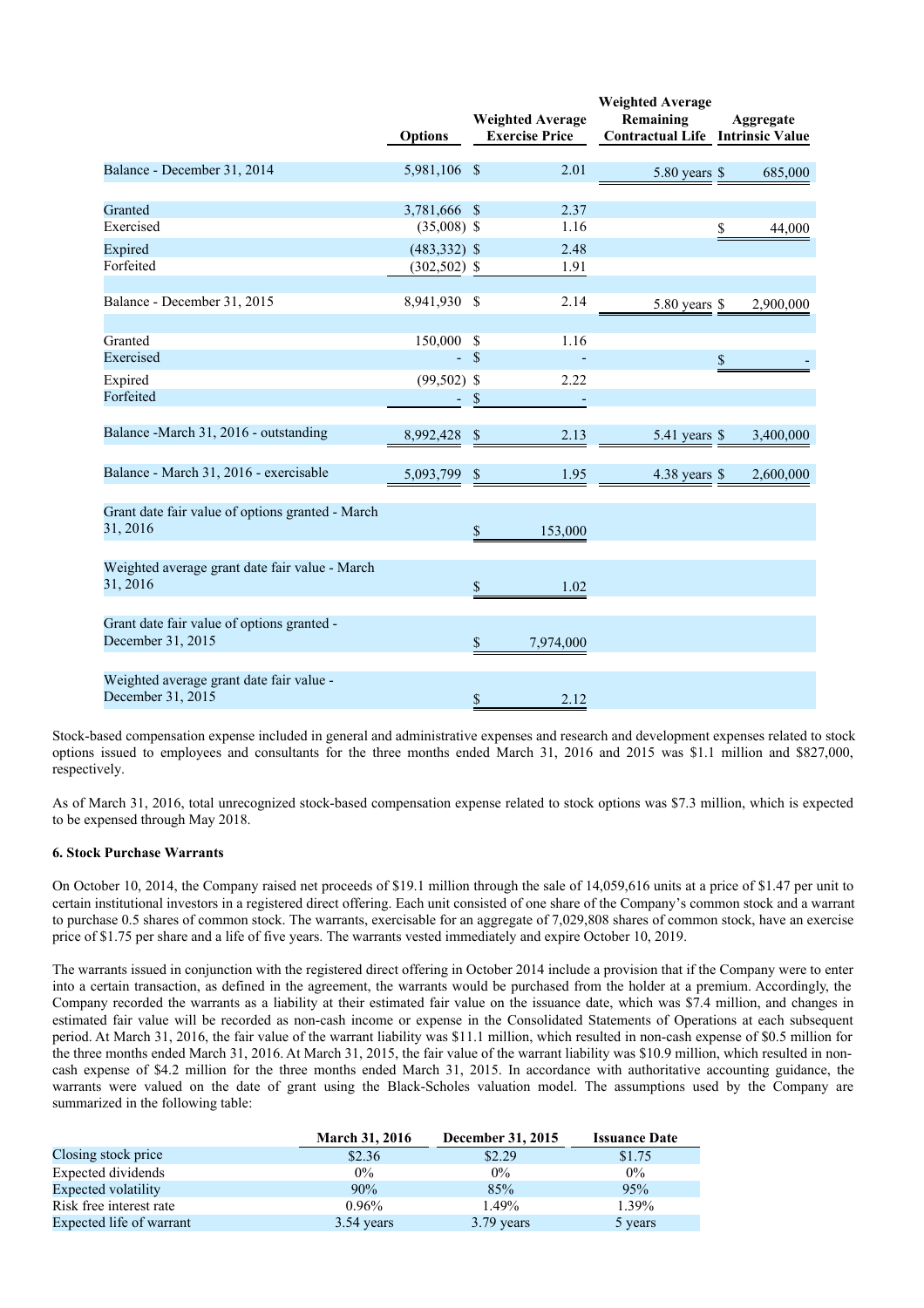The following table summarizes the estimated fair value of the warrant liability *(in thousands)*:

| Balance at December 31, 2015              | 10.567 |
|-------------------------------------------|--------|
| Change in fair value of warrant liability | 498    |
| Balance at March 31, 2016                 | 11.065 |

As of March 31, 2016, all of the warrants remained outstanding.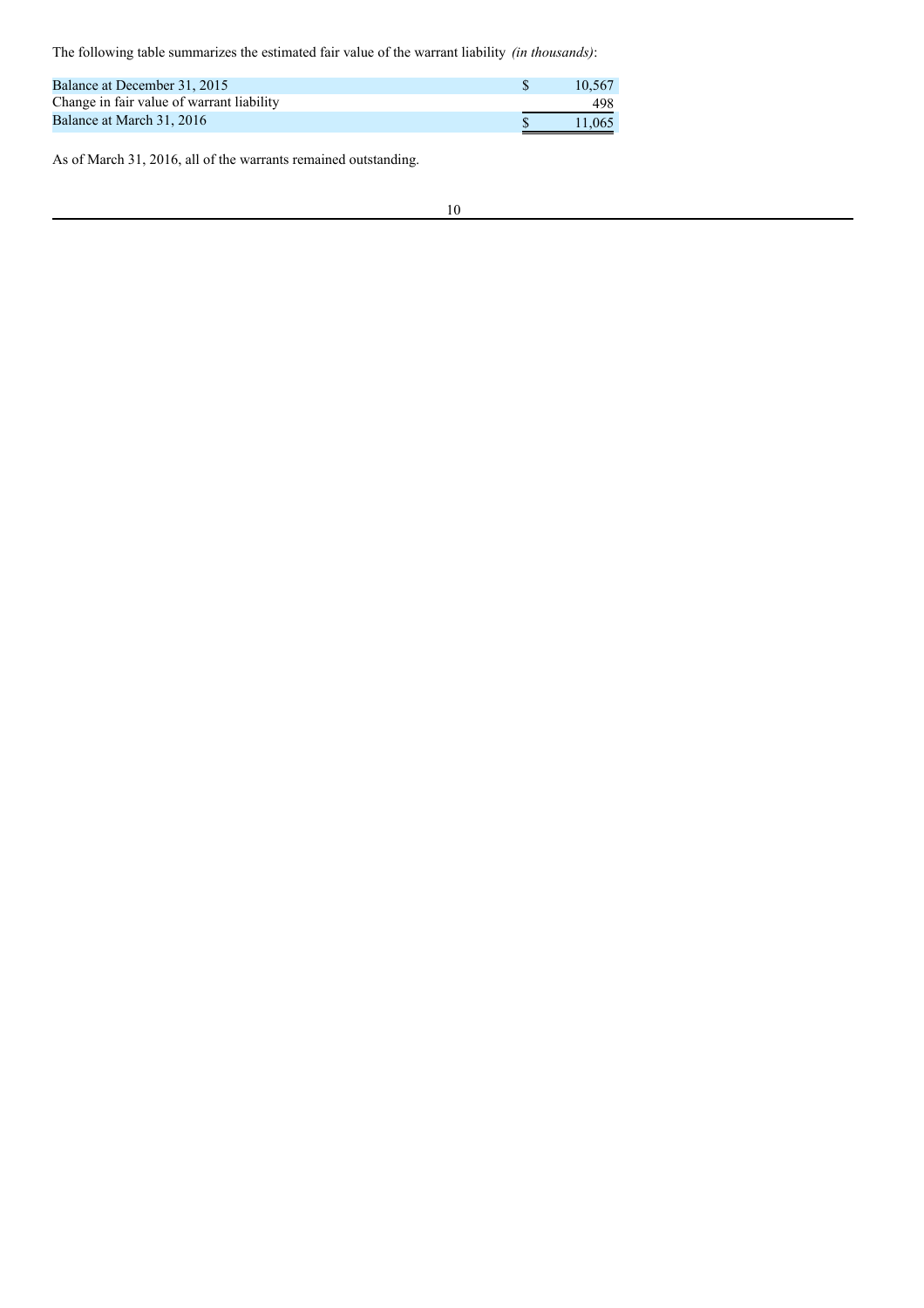On October 25, 2012, the Company entered into a Common Stock Purchase Agreement with certain accredited investors. As part of this agreement, the Company issued warrants to purchase 635,855 shares of common stock to the placement agent, or its permitted assigns. The warrants have an exercise price of \$1.60 and a life of five years. The warrants vested immediately and expire October 25, 2017. Since these warrants were granted as part of an equity raise, the Company has treated them as a direct offering cost. The result of the transaction has no affect to equity. Warrants outstanding as of March 31, 2016 were 311,834.

A summary of warrant activity for the Company for the three months ended March 31, 2016 and for the year ended December 31, 2015 is as follows:

|                              | Number of<br>Warrants | <b>Weighted Average</b><br><b>Exercise Price</b> |  |
|------------------------------|-----------------------|--------------------------------------------------|--|
| Balance at December 31, 2014 | 7,974,794 \$          | 1.80                                             |  |
| Granted                      | $\sim$ $-$            | S                                                |  |
| Exercised                    | $(2,448)$ \$          | 1.60                                             |  |
| Forfeited                    | $(63, 447)$ \$        | 1.79                                             |  |
| Balance at December 31, 2015 | 7,908,899             | 1.79<br>-S                                       |  |
| Granted                      | $\mathcal{L}^{\pm}$   | S                                                |  |
| Exercised                    | - \$                  |                                                  |  |
| Forfeited                    | $(50,000)$ \$         | 3.75                                             |  |
| Balance at March 31, 2016    | 7,858,899             | 1.77<br>S                                        |  |

A summary of all outstanding and exercisable warrants as of March 31, 2016 is as follows:

| <b>Exercise Price</b> | Warrants<br>Outstanding | Warrants<br><b>Exercisable</b> | <b>Weighted Average</b><br>Remaining<br><b>Contractual Life</b> |
|-----------------------|-------------------------|--------------------------------|-----------------------------------------------------------------|
| \$<br>1.60            | 311,834                 | 311,834                        | $1.57$ years                                                    |
| \$<br>1.75            | 7,029,808               | 7,029,808                      | 3.53 years                                                      |
| \$<br>2.22.           | 517,257                 | 517,257                        | $0.66$ years                                                    |
| \$<br>1.77            | 7,858,899               | 7,858,899                      | 3.26 years                                                      |

### **7. Net Loss per Share**

Basic net loss per share is computed by dividing net loss by the weighted average number of common shares outstanding. Diluted net loss per share is computed by dividing net loss by the weighted average number of common shares outstanding including the effect of common share equivalents. Diluted net loss per share assumes the issuance of potential dilutive common shares outstanding for the period and adjusts for any changes in income and the repurchase of common shares that would have occurred from the assumed issuance, unless such effect is anti-dilutive. The number of options and warrants for the purchase of common stock that were excluded from the computations of net loss per common share, for the three months ended March 31, 2016 were 8,992,428 and 7,858,899, respectively, and for the three months ended March 31, 2015 were 6,531,106 and 7,974,794, respectively.

#### **8. Non-controlling Interest**

The Company's non-controlling interest is accounted for under ASC 810, *Consolidation* ("ASC 810") and represents the minority shareholder's ownership interest related to the Company's subsidiary, Synthetic Biomics, Inc. ("SYN Biomics"). In accordance with ASC 810, the Company reports its non-controlling interest in subsidiaries as a separate component of equity in the Consolidated Balance Sheets and reports both net loss attributable to the non-controlling interest and net loss attributable to the Company's common shareholders on the face of the Consolidated Statements of Operations. The Company's equity interest in SYN Biomics is 88.5% and the non-controlling stockholder's interest is 11.5%. For the three months ended March 31, 2016, the accumulated net loss attributable to the non-controlling interest was \$233,000.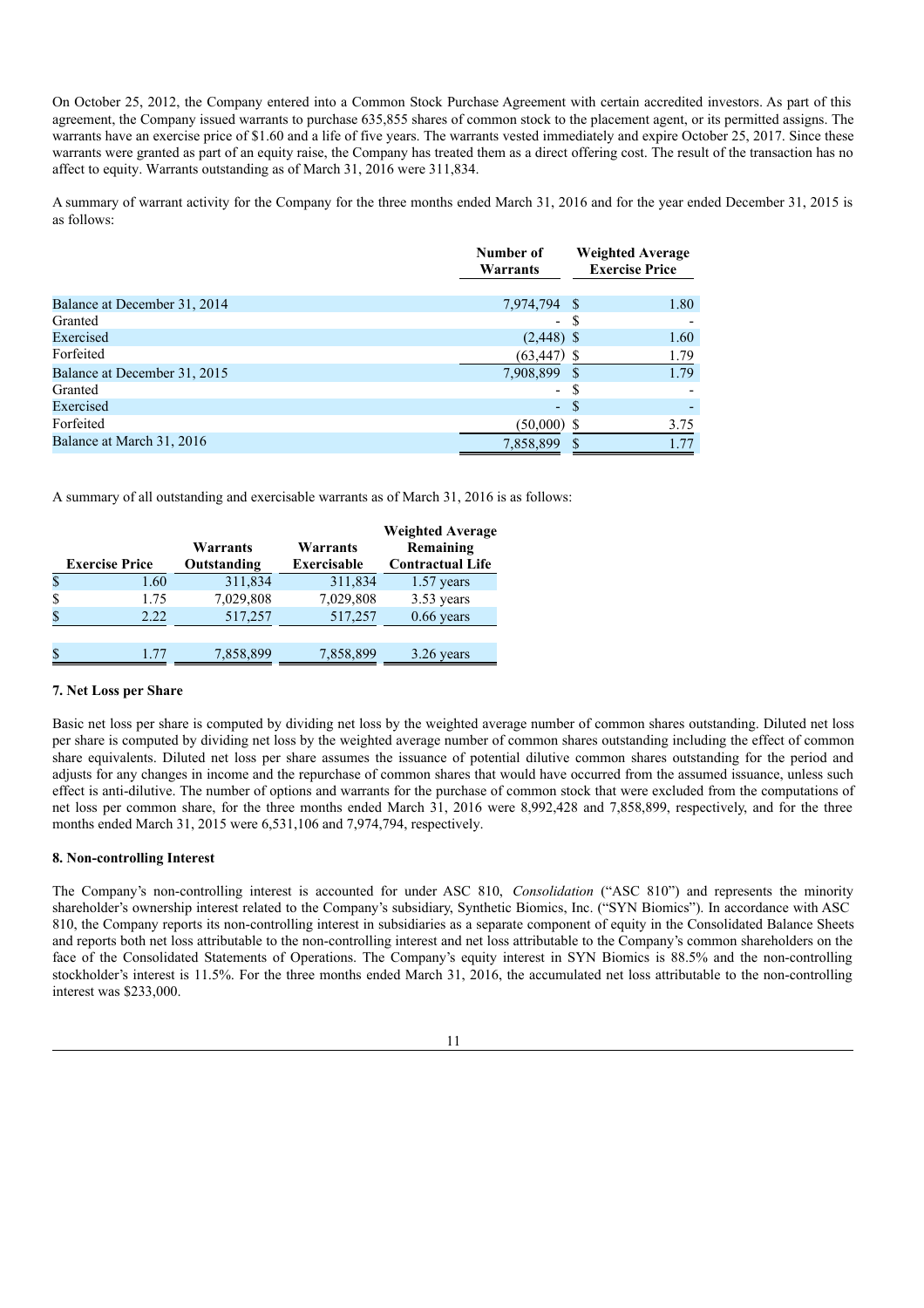## **ITEM 2. MANAGEMENT'S DISCUSSION AND ANALYSIS OF FINANCIAL CONDITION AND RESULTS OF OPERATIONS.**

The following discussion should be read in conjunction with our unaudited consolidated financial statements and notes thereto included in this Quarterly Report on Form 10-Q, and our audited consolidated financial statements and notes thereto for the year ended December 31, 2015, included in our Annual Report on Form 10-K filed with the SEC on March 10, 2016. This discussion contains forward-looking statements reflecting our current expectations that involve risks and uncertainties. See "Note Regarding Forward-Looking Statements" for a discussion of the uncertainties, risks and assumptions associated with these statements. Actual results and the timing of events could differ materially from those discussed in our forward-looking statements as a result of many factors, including those set forth below, under Part II, Item 1A. "Risk Factors" and elsewhere herein, and those identified under Part I, Item 1A of our Annual Report on Form 10-K for *the year ended December 31, 2015 filed with the SEC on March 10, 2016.*

### **Overview**

We are a clinical stage company developing therapeutics to protect the gut microbiome while targeting pathogen-specific diseases. Our lead product candidates in Phase 2 development are: (1) SYN-010, which is intended to reduce the impact of methane-producing organisms in the gut microbiome to treat an underlying cause of irritable bowel syndrome with constipation (IBS-C), and (2) SYN-004, which is designed to protect the gut microbiome (gastrointestinal (GI) microflora) from the effects of certain commonly used intravenous (IV) betalactam antibiotics for the prevention of *C. difficile* infection (CDI) and antibiotic-associated diarrhea (AAD). In collaboration with Intrexon Corporation (Intrexon), we are also developing preclinical stage monoclonal antibody therapies for the prevention and treatment of pertussis, and novel discovery stage biotherapeutics for the treatment of phenylketonuria (PKU).

### *Product Pipeline:*

| <b>Therapeutic Area</b>                                             | Proprietary<br><b>Technology</b>                | Product<br><b>Candidate</b> | <b>Discovery</b> | <b>Preclinical</b> | Phase 1 | Phase 2 | Phase 3 |
|---------------------------------------------------------------------|-------------------------------------------------|-----------------------------|------------------|--------------------|---------|---------|---------|
| IBS-C                                                               | Oral modified-<br>release lovastatin<br>lactone | SYN-010 <sup>C</sup>        |                  |                    |         |         |         |
| Prevention of CDI and AAD<br>[Degrade IV Beta-lactam Antibiotics]   | Oral enzyme                                     | SYN-004                     |                  |                    |         |         |         |
| Prevention of CDI and AAD<br>[Degrade Oral Beta-lactam Antibiotics] | Oral enzyme                                     | SYN-007                     |                  |                    |         |         |         |
| Prevention of CDI and AAD<br>[Degrade IV Carbapenem Antibiotics]    | Oral enzyme                                     | SYN-006                     |                  |                    |         |         |         |
| Prevention/Treatment of<br>Pertussis (whooping cough)               | Monoclonal<br>antibodies                        | SYN-005                     |                  |                    |         |         |         |
| PKU                                                                 | Biotherapeutics                                 | SYN-200 <sup>1</sup>        |                  |                    |         |         |         |
| Preserve gut microbiome and<br>barrier/Treat inflammation           | Oral intestinal<br>alkaline<br>phosphatase      | SYN-020                     |                  |                    |         |         |         |

T - The University of Texas at Austin collaboration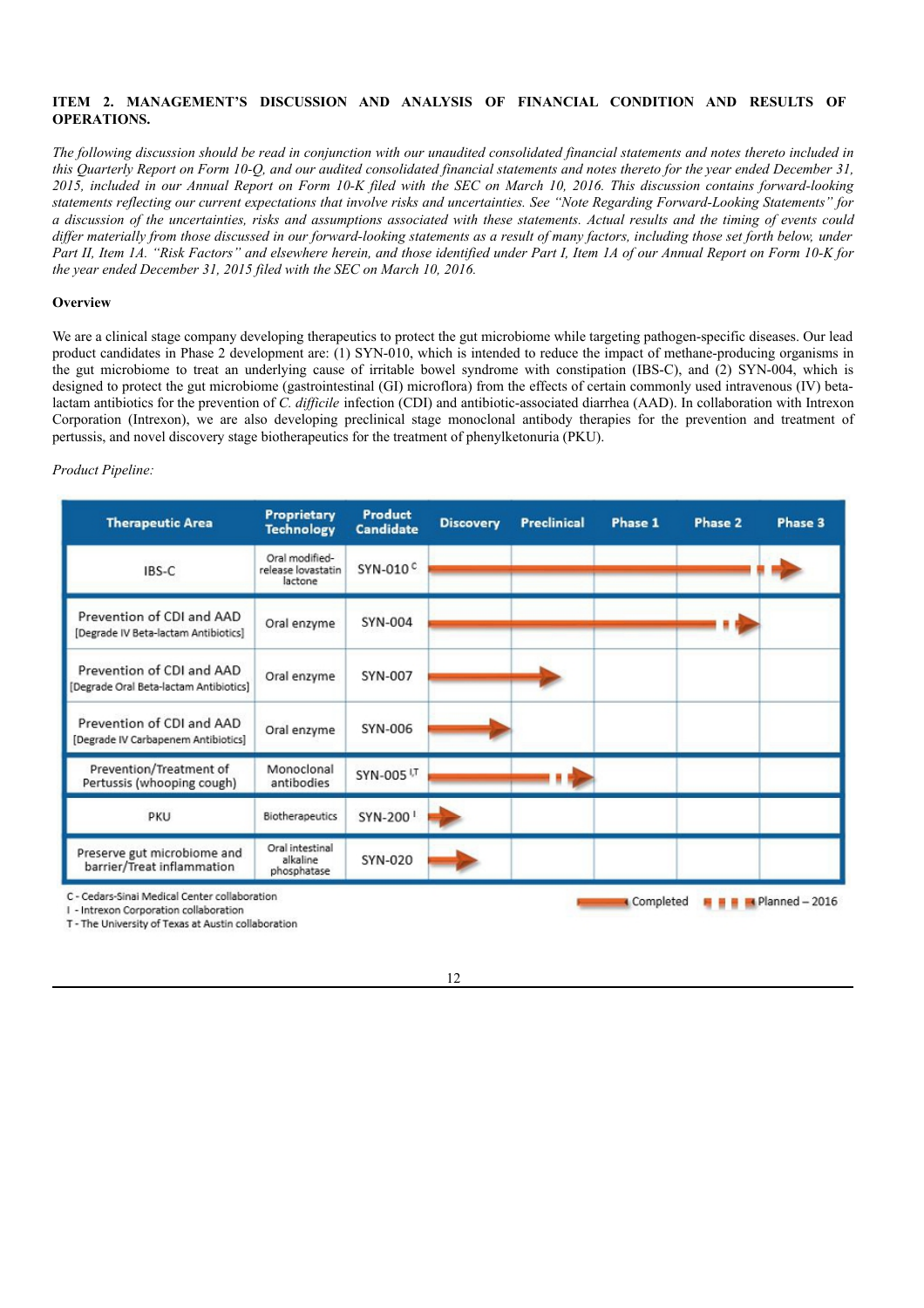### **Summary of Clinical and Preclinical Programs**

| <b>Therapeutic Area</b>                                                | <b>Product Candidate</b>                                        | <b>Status</b>                                                                                                                                                                     |
|------------------------------------------------------------------------|-----------------------------------------------------------------|-----------------------------------------------------------------------------------------------------------------------------------------------------------------------------------|
| Treatment of IBS-C                                                     | <b>SYN-010</b><br>(oral modified-release<br>lovastatin lactone) | Reported positive topline data from two Phase 2<br>clinical trials (4Q 2015 & 1Q 2016)                                                                                            |
|                                                                        |                                                                 | Received Type C meeting responses from FDA<br>$\bullet$<br>regarding late-stage aspects of clinical pathway (2Q<br>2016)                                                          |
|                                                                        |                                                                 | Scheduled to present detailed data supporting<br>$\bullet$<br>previously reported positive topline data from two<br>Phase 2 clinical trials at DDW 2016 (May 2016)                |
|                                                                        |                                                                 | Intend to hold end of Phase 2 meeting with FDA<br>٠<br>(Summer 2016)                                                                                                              |
|                                                                        |                                                                 | Plan to initiate Phase 3 clinical trial(s) $(2H 2016)$                                                                                                                            |
|                                                                        |                                                                 | Collaboration with Cedars-Sinai Medical Center                                                                                                                                    |
| Prevention of CDI and AAD<br>(Degrade IV beta-lactam<br>antibiotics)   | <b>SYN-004</b><br>(oral enzyme)                                 | Reported positive Phase 1a/1b data (1Q 2015)                                                                                                                                      |
|                                                                        |                                                                 | Initiated Phase 2b proof-of-concept clinical trial (3Q)<br>$\bullet$<br>2015); to date, enrollment of approximately 185<br>patients across global sites                           |
|                                                                        |                                                                 | Reported supportive topline data from first Phase 2a<br>clinical trial (4Q 2015)                                                                                                  |
|                                                                        |                                                                 | Expect to report topline data from second Phase 2a<br>$\bullet$<br>clinical trial (2Q 2016)                                                                                       |
|                                                                        |                                                                 | Anticipate an interim analysis of blinded data by an<br>$\bullet$<br>independent data monitoring committee (Summer<br>2016)                                                       |
|                                                                        |                                                                 | Plan to initiate Phase 3 clinical trial(s) (1H 2017)                                                                                                                              |
| Prevention of CDI and AAD<br>(Degrade oral beta-lactam<br>antibiotics) | <b>SYN-007</b><br>(oral enzyme)                                 | Preclinical work ongoing to determine ability of<br>$\bullet$<br>SYN-007 to protect the gut microbiome and degrade<br>oral beta-lactam antibiotics                                |
| Prevention and Treatment of<br>pertussis                               | <b>SYN-005</b><br>(monoclonal antibody<br>therapies)            | Reported positive preclinical research findings (2014)                                                                                                                            |
|                                                                        |                                                                 | The University of Texas at Austin (UT Austin)<br>$\bullet$<br>received a grant to support a preclinical study to<br>evaluate the prophylactic capability of SYN-005 (4Q)<br>2015) |
|                                                                        |                                                                 | Collaborations with Intrexon and UT Austin                                                                                                                                        |

All of our programs are supported by our growing intellectual property portfolio. We are maintaining and building our patent portfolio through: filing new patent applications; prosecuting existing applications; and licensing and acquiring new patents and patent applications. In total, we hold approximately 95 U.S. and foreign patents and have over 65 U.S. and foreign patents pending.

### **Our Microbiome-Focused Pipeline**

Our IBS-C and CDI/AAD programs are focused on protecting the gut microbiome, or gut flora, which is home to billions of bacteria and composed of a natural balance of both "good" beneficial bacteria and potentially "bad" pathogenic bacteria. When the natural balance of these bacteria is disrupted, a person's health can be compromised.

#### *SYN-010 — Treatment of Irritable Bowel Syndrome with Constipation (IBS-C)*

SYN-010 is our proprietary, modified-release formulation of lovastatin lactone that is intended to reduce methane production by certain microorganisms (*M. smithii*) in the gut while minimizing disruption to the microbiome. Methane produced by *M. smithii* is perceived as an underlying cause of pain, bloating and constipation associated with IBS-C, and published reports have associated higher intestinal methane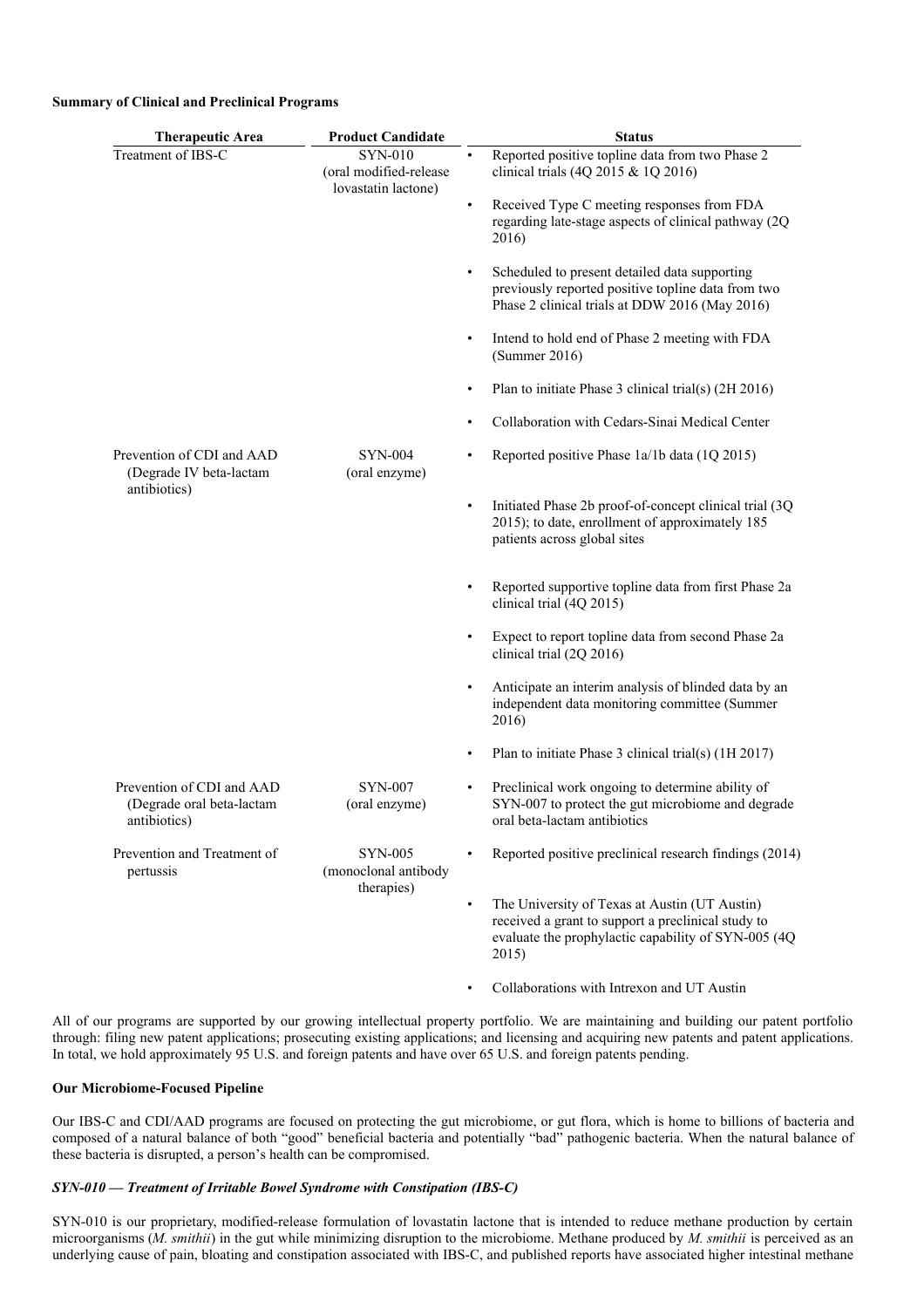production with increased constipation severity in IBS-C patients. SYN-010 is intended to act primarily in the intestinal lumen while avoiding systemic absorption, thereby targeting the major cause of IBS-C, not just the patient's symptoms.

In December 2013, through our subsidiary Synthetic Biomics, Inc. (SYN Biomics), we entered into a worldwide exclusive license agreement with Cedars-Sinai Medical Center (CSMC) and acquired the rights to develop products for therapeutic and prophylactic treatments of acute and chronic diseases, including the development of SYN-010 to target IBS-C. We licensed from CSMC a portfolio of intellectual property comprised of several U.S. and foreign patents and pending patent applications for various fields of use, including IBS-C, obesity and diabetes. An investigational team led by Mark Pimentel, M.D. at CSMC discovered that these products may reduce the production of methane gas by certain GI microorganisms.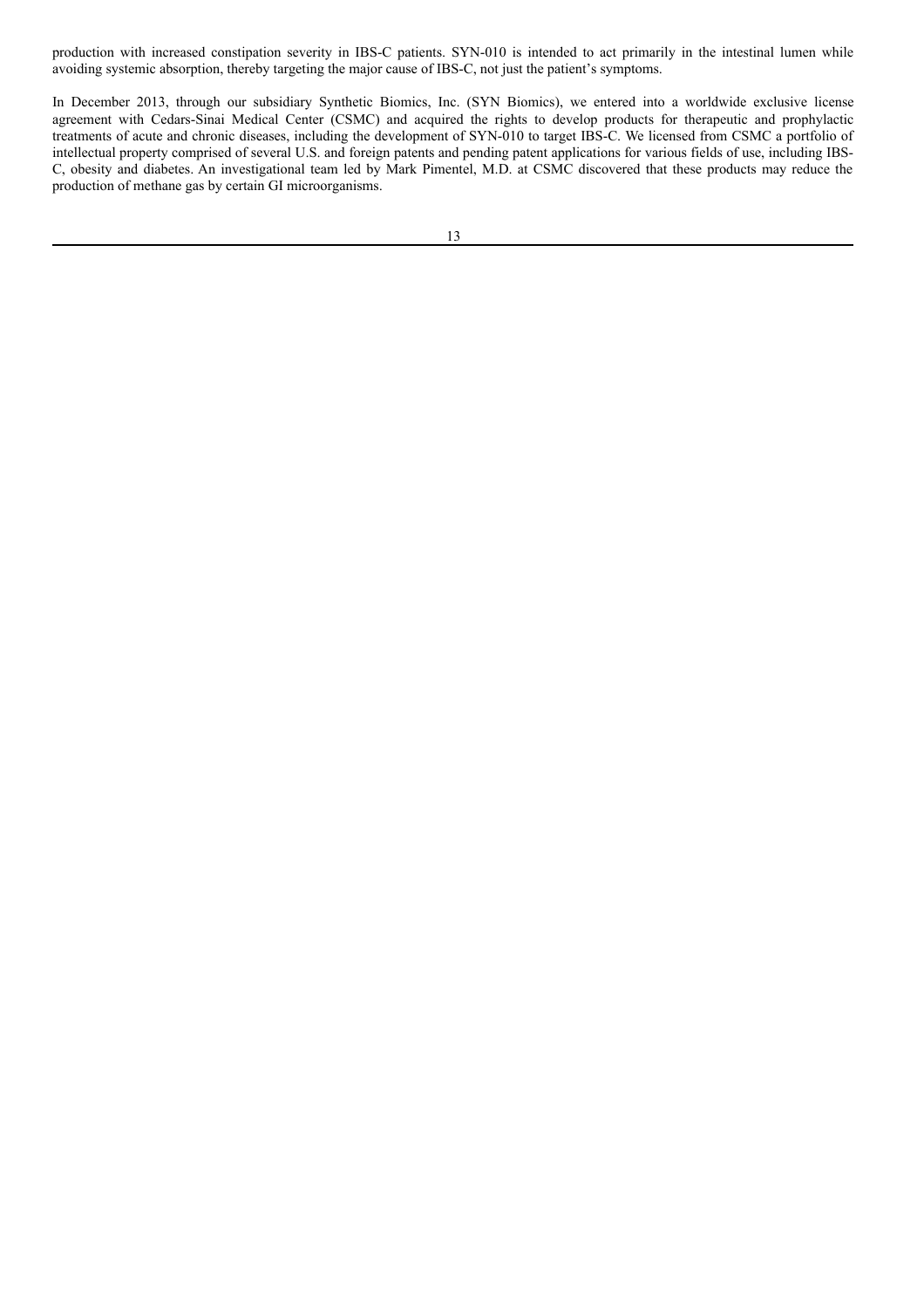We believe SYN-010 may reduce the impact of methane producing organisms on IBS-C.

#### *Irritable Bowel Syndrome*

IBS is a functional GI disorder characterized by gas, abdominal pain, bloating and diarrhea or constipation, or alternating episodes of both. The illness affects both men and women; however, two-thirds of diagnosed sufferers are women. The onset of IBS can begin anytime from adolescence to adulthood. Four bowel patterns may be seen with IBS including: IBS-C (constipation predominant), IBS-D (diarrhea predominant), IBS-M (mixed diarrhea and constipation) and IBS-U (unsubtyped). According to GlobalData's IBS Global Drug Forecast and Market Analysis to 2023 (December 2014) stringent disease diagnosis criteria to ensure market relevance and a population most likely to receive a diagnosis and prescription drug treatment, the prevalence of IBS in adults in the U.S., Europe and Japan was expected to be 41.1 million in 2015, and it has been reported that up to 20 percent of all IBS patients have IBS-C.

Extensive studies conducted by Dr. Pimentel and collaborators have shown that overproduction of methane gas is directly associated with bloating, pain and constipation in IBS-C patients. Investigators at CSMC have discovered that inhibiting intestinal methane production may reverse constipation associated with IBS-C, and may be beneficial in treating other major diseases such as obesity, insulin resistance and type 2 diabetes.

#### *Limitations of Current Treatments and Market Opportunity*

Currently, the U.S. Food and Drug Administration (FDA)-approved therapies for the treatment of IBS-C and other treatments including prescription and over-the-counter laxatives, which provide patients with temporary symptomatic relief and often cause diarrhea, but do not treat the underlying cause of pain, bloating and constipation associated with IBS-C. According to GlobalData, IBS — Global Drug Forecast and Market Analysis to 2023 (December 2014), the estimated global sales for IBS therapeutics for 2015 was \$669.3 million, and global sales are expected to be greater than \$1.5 billion in 2023.

## *First Phase 2 Clinical Trial Topline Results (4 Week Placebo-Controlled Acute Study)*

In December 2015, we reported positive topline results from our first Phase 2 placebo-controlled, randomized clinical trial of SYN-010, including lowered breath methane and improved stool frequency in patients with IBS-C. This first Phase 2 clinical trial was initiated in June 2015 and enrolled 63 patients who were randomized using a 1:1:1 ratio to one of three groups, including two different SYN-010 dose groups and a placebo group. Patients received single oral doses of SYN-010 or a placebo each day for 28 days. The primary objective of this clinical trial was to evaluate the change from baseline in the area under the curve (AUC) of breath methane, as determined by a lactulose breath test, in methane-positive patients with IBS-C after seven days of treatment with one of two dose levels of SYN-010 as compared with a placebo. The trial's secondary endpoints included improvement in the number of complete spontaneous bowel movements (CSBM) per week, and improvement in abdominal pain and bloating per standard scales required per FDA guidance. There were no serious adverse events observed.

In the first Phase 2 clinical trial of SYN-010, 65 percent of patients had no detectable plasma trough levels of lovastatin lactone or lovastatin beta-hydroxyacid after 28 days of treatment. In the few patients with detectable trough levels at day 28, concentrations of both lovastatin lactone and lovastatin beta-hydroxyacid were significantly lower than observed for commercial lovastatin formulations. Consistent with limited absorption, there were no statistically significant changes in LDL-C levels relative to placebo after 28 days.

#### *Second Phase 2 Clinical Trial Topline Results (8 Week Open-Label Extension Study)*

In January 2016, we reported positive topline data from our second Phase 2 clinical trial of SYN-010, which was initiated in October 2015. As the patients completed the first Phase 2 clinical trial, they were eligible to immediately rollover into the second Phase 2 clinical trial (multi-center, open-label) of SYN-010 that evaluated the sustainability of the effect of one dose strength of SYN-010 (42 mg) on breath methane production in 54 breath methane-positive patients with IBS-C, as well as key clinical outcomes, including frequency of CSBM, abdominal pain and bloating.

Patients in the second Phase 2 clinical trial reported compliance with the daily SYN-010 dosing regimen such that all patients in the second Phase 2 clinical trial received a minimum of 8 weeks treatment with SYN-010 42 mg. Patients who completed the second Phase 2 clinical trial demonstrated a statistically significant decrease in methane production (p=0.002) from the beginning of the first Phase 2 clinical trial (Baseline, Day 1, prior to any drug administration in the randomized study) to the end of the second Phase 2 clinical trial (12 weeks, Day 84), thus meeting the clinical trial's primary endpoint. Topline data from the second Phase 2 clinical trial also showed improvements in secondary efficacy endpoints, including: (1) a statistically significant reduction in the mean IBS Symptom Severity Score (IBS-SSS; p<0.0001), which includes abdominal pain, bloating, stool frequency and quality of life scores, for all patients from the first Phase 2 clinical trial baseline to the end of the second Phase 2 clinical trial, and (2) an increase in the percentage of patients identified as Monthly Responders, an FDA-defined composite measure incorporating improvements in CSBMs and abdominal pain. There were no serious adverse events observed.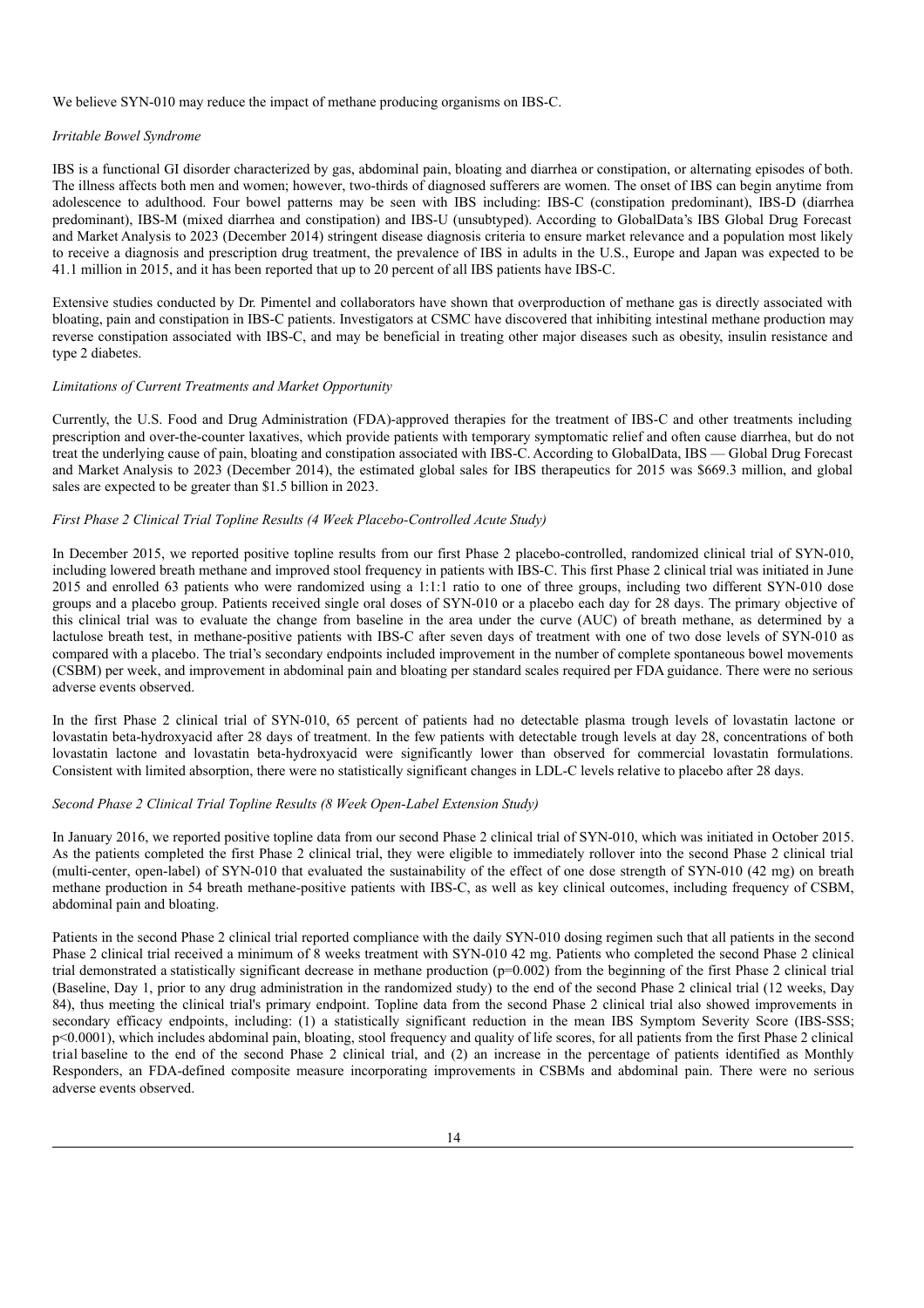We are scheduled to present detailed data supporting previously reported positive topline data from both SYN-010 Phase 2 clinical trials in a poster presentation at the Digestive Disease Week 2016 (DDW 2016) meeting in May 2016.

### *Phase 3 Planning*

We received Type C meeting responses from the FDA regarding late-stage aspects of the SYN-010 clinical pathway during the second quarter of 2016. We anticipate holding an end of Phase 2 meeting with the FDA during summer 2016. We plan to initiate pivotal Phase 3 clinical trial(s) during the second half of 2016.

## *Anticipated Regulatory Strategy*

We believe that we will be able to utilize the regulatory approval pathway provided in Section 505(b)(2) of the Federal Food, Drug, and Cosmetic Act (FDCA) for SYN-010. A New Drug Application (NDA) submitted under Section 505(b)(2), referred to as a 505(b)(2) NDA, contains full safety and efficacy reports but allows at least some of the information required for NDA approval, such as safety and efficacy information on the active ingredient, to come from studies not conducted by or for the applicant and for which the applicant has not obtained a right of reference. We believe we can rely on the FDA's previous findings of safety for a currently marketed product and published clinical data. We expect to rely on published clinical trials using a similar drug product to provide support of efficacy. Consequently, we believe we can move directly into a pivotal clinical trial.

### *Intellectual Property*

The SYN-010 intellectual property portfolio includes approximately 55 issued U.S. and foreign patents, and approximately 20 U.S. and foreign patents pending.

## *SYN-004 — Prevention of C. dif icile infections (CDI) and antibiotic-associated diarrhea (AAD)*

SYN-004 is an oral prophylactic therapy designed to degrade certain IV beta-lactam antibiotics within the GI tract and maintain the natural balance of the gut microbiome for the prevention of CDI, AAD and emergence of antibiotic-resistant organisms. Beta-lactam antibiotics are a mainstay in hospital infection management and include the commonly used penicillin and cephalosporin classes of antibiotics.

In November 2012, we acquired a series of oral beta-lactamase enzymes (P1A, P2A and P3A) and related assets targeting the prevention of CDI, the leading healthcare-associated infection that generally occurs secondary to treatment with IV antibiotics from Prev ABR LLC. The acquired assets include a pre-Investigation New Drug (IND) package for P3A (which we now refer to as SYN-004), Phase 1 and Phase 2 clinical data for P1A, manufacturing processes and data, and a portfolio of issued and pending U.S. and foreign patents intended to support an IND and Biologics License Application (BLA) with the FDA. Utilizing this portfolio of assets, we developed a proprietary, second generation oral beta-lactamase enzyme product candidate that we call SYN-004.

Compared to the first generation oral enzyme candidate of P1A, we believe that the second generation candidate, SYN-004, will have activity against a broader spectrum of beta-lactam antibiotics, including both penicillins and certain cephalosporins. Due to the structural similarities between P1A and SYN-004, and based on previous discussions with the FDA, certain preclinical data collected on P1A was used in support of an IND application for our new product candidate, SYN-004. P1A was evaluated in four Phase 1 and one Phase 2 clinical trials conducted in Europe. In total, 112 patients and 143 healthy normal subjects participated in these studies.

Beta-lactamase enzymes have the ability to degrade beta-lactam antibiotics that may be excreted into the GI tract. P1A (the first generation candidate) showed acceptable safety and tolerability in a Phase 1 clinical trial. In addition, data from two Phase 2 clinical trials demonstrated that P1A had the ability to preserve GI microflora in hospitalized patients treated with IV ampicillin or the combination of piperacillin and tazobactam.

## *C. dif icile*

C *difficile* is the leading type of hospital acquired infection and is frequently associated with IV beta-lactam antibiotic treatment. According to an article published in the New England Journal of Medicine (Leffler DA et al. N Engl J Med 2015; 372: 1539-1548), CDIs more than quadruple the cost of hospitalizations, increasing annual expenditures by approximately \$1.5 billion in the U.S. CDI is a rising global hospital acquired infection (HAI) problem in which the toxins produced by *C. dif icile* bacteria result in AAD, and in the most serious cases, pseudomembranous colitis (severe inflammation of the lower GI tract) that can lead to death. The Centers for Disease Control and Prevention (CDC) identified *C. difficile* as an "urgent public health threat," particularly given its resistance to many drugs used to treat other infections. CDI is a major, unintended risk associated with the prophylactic or therapeutic use of IV antibiotics, which may alter the natural balance of microflora that normally protect the GI tract, leading to *C. difficile* overgrowth and infection. Other risk factors for CDI include hospitalization, prolonged length of stay, underlying illness, immune-compromising conditions including the administration of chemotherapy and advanced age. In addition, many patients experience a recurrence of CDI within one to three months.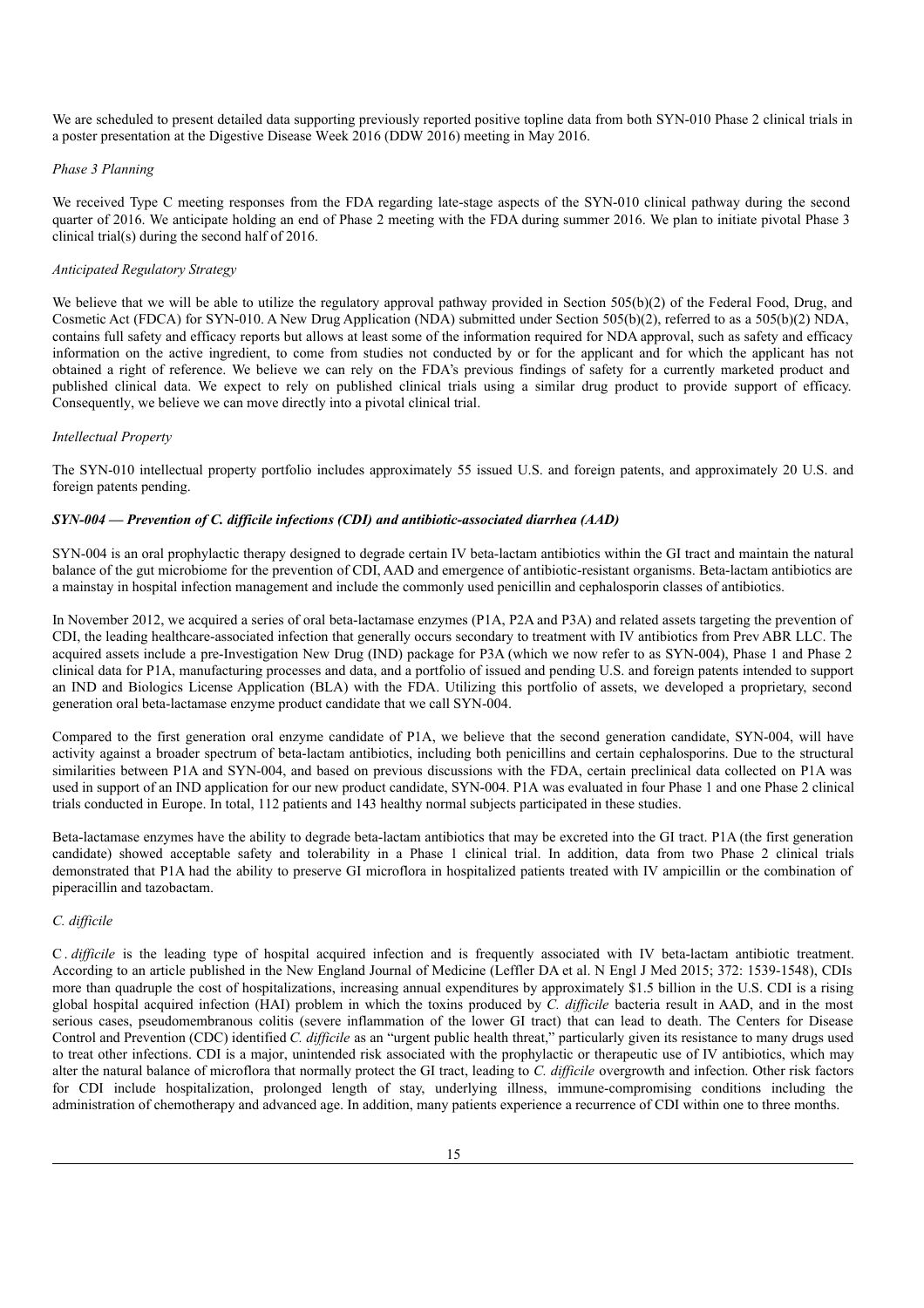## *Limitations of Current Treatments and Market Opportunity*

CDI is a widespread and often drug resistant infectious disease. According to an article published in the New England Journal of Medicine (Leffler DA et al. N Engl J Med 2015; 372:1539-1548), it is estimated that 453,000 patients are infected with *C. dif icile* annually in the U.S., and it has been reported that approximately 29,000 patients die due to a CDI each year. CDI has surpassed methicillin-resistant staphylococcus aureus (MRSA) as the most frequent hospital acquired infection. Controlling the spread of CDI has proven challenging, as the *C. dif icile* spores are easily transferred to patients via normal contact with healthcare personnel and with inanimate objects. There is currently no vaccine or approved product for the prevention of CDI.

SYN-004's significant target market is represented by the 117 million average days SYN-004 could be administered with target IV betalactam antibiotics. This estimate is based upon data derived from the following report: Arlington Medical Resources (AMR), a Decision Resources Group Company, 2014 Audits of Acute Care Hospital Antibiotic Utilization. Currently there are no approved treatments designed to protect the microbiome from the damaging effects of IV antibiotics. The worldwide market for SYN-004 could represent a multi-billion dollar opportunity for us.

## *Phase 1a and 1b Clinical Trial Pharmacokinetic Data*

In March 2015, we reported positive pharmacokinetic data from our Phase 1a and 1b clinical trials, which suggests that SYN-004 may have no effect on the IV antibiotic in the bloodstream, allowing the antibiotic to fight the primary infection. In February 2015, we reported positive topline results from our Phase 1b clinical trial of escalating doses of oral SYN-004, with no safety or tolerability issues reported at dose levels and dose regimens both meeting and exceeding those expected to be studied in upcoming clinical trials. The Phase 1a (40) participants) and 1b (24 participants) clinical trials of SYN-004 were initiated in December 2014.

### *First Phase 2a Clinical Trial Topline Results*

In December 2015, we reported positive topline results from our Phase 2a clinical trial of SYN-004, including data from ten ileostomized participants that demonstrated SYN-004 successfully degraded residual IV ceftriaxone in the chyme (digestive fluid in the small intestine) without affecting the intended level of ceftriaxone in the bloodstream. This Phase 2a clinical trial was initiated in March 2015 to evaluate the GI antibiotic-degrading effects and the safety of SYN-004.

## *Second Phase 2a Clinical Trial Topline Results*

In June 2015, we initiated a second Phase 2a clinical trial of SYN-004 to evaluate the GI antibiotic-degrading ability and the safety of SYN-004, in the presence of the proton pump inhibitor (PPI), esomeprazole, in healthy participants with functioning ileostomies. Enrollment is complete and topline data is expected from the second Phase 2a clinical trial during the second quarter of 2016.

## *Phase 2b Clinical Trial Design*

In September 2015, we initiated a Phase 2b proof-of-concept clinical trial of SYN-004. This randomized, placebo-controlled clinical trial is expected to enroll approximately 370 patients at up to 75 global clinical sites. This clinical trial is intended to evaluate the ability of SYN-004 to prevent CDI, *C. difficile* associated diarrhea (CDAD) and AAD in patients hospitalized for a lower respiratory tract infection and receiving IV ceftriaxone. Once either 120 patients complete treatment and there are 10 confirmed cases of CDI, or 186 patients complete treatment, an interim analysis to evaluate baseline rate of CDI in the placebo group is anticipated. This anticipated interim analysis is expected to be conducted during the summer of 2016 and will be performed by an independent data monitoring committee. To date, approximately 185 patients have been enrolled into the SYN-004 Phase 2b clinical trial.

### *Phase 3 Planning*

A Type C meeting has been requested with the FDA. We plan to initiate a pivotal Phase 3 clinical trial during the first half of 2017.

### *SYN-007 — Prevention of CDI and AAD*

Preclinical work is ongoing to determine the ability of SYN-007 to protect the gut microbiome and degrade oral beta-lactam antibiotics. SYN-007 comprises a reformulated version of SYN-004 for use with oral beta-lactam antibiotics versus IV beta-lactam antibiotics.

### *SYN-006 — Prevention of CDI and AAD*

The development of SYN-006 is in the discovery stage. SYN-006 is intended to be an oral prophylactic therapy designed to degrade IV carbapenem antibiotics (a third class of beta-lactam antibiotics) within the GI tract and maintain the natural balance of the gut microbiome for the prevention of CDI and AAD. While SYN-004 is intended to degrade penicillin and certain cephalosporins in the GI tract, the SYN-006 discovery program has the potential to expand the activity to a broader spectrum of IV beta-lactam antibiotics in the GI tract to include carbapenem antibiotics.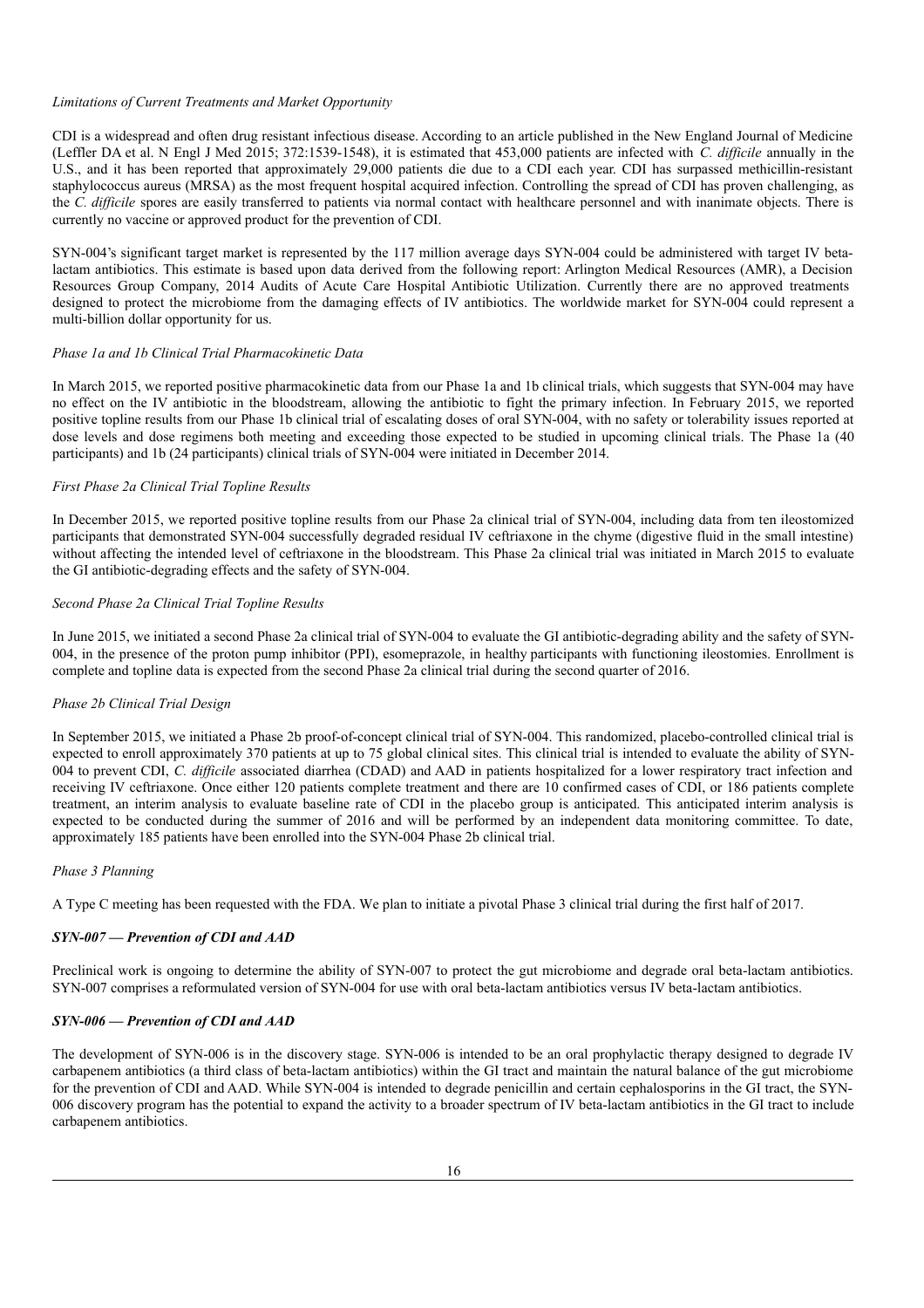## *C. dif icile: Intellectual Property*

The SYN-004 intellectual property portfolio includes approximately 40 issued U.S. and foreign patents, and approximately 30 U.S. and foreign patents pending.

### *Research Programs*

Infectious disease outbreaks are increasing while intervention options are declining due to widespread multidrug-resistant bacteria, increasing numbers of immuno-compromised patients (e.g., the elderly and cancer patients) and the isolation of new pathogens.

### *Monoclonal Antibodies for Infectious Diseases*

Antibodies are proteins, generally found in the bloodstream, that provide immunity in detecting and destroying pathogens, such as viruses and bacteria and their associated toxins. Monoclonal antibodies (mAbs) can also be designed and produced as therapeutic agents, utilizing protein engineering and recombinant production technologies. The mAbs being developed under our collaboration with Intrexon are intended to supplement a patient's own immune system by providing the means to specifically and rapidly neutralize and/or clear specific pathogens and toxins of interest in a process known as "passive immunity." Many pathogens that cause infectious diseases are innately resistant to, or over time have developed increased resistance to, antibiotics and other drugs.

## *SYN-005 — Pertussis (Whooping Cough)*

*Bordetella pertussis (B. pertussis)* is a gram-negative bacterium that infects the upper respiratory tract, causing uncontrollable and violent coughing. Antibiotic treatment does not have a major effect on the course of pertussis. While such treatment can eliminate the *B. pertussis* bacteria from the respiratory tract, it does not neutralize the pertussis toxin. Infants with pertussis often require hospitalization in pediatric intensive care units, frequently requiring mechanical ventilation. Pertussis in adults generally leads to a chronic cough referred to as the "cough of 100 days." The incidence of pertussis is increasing due to the declining effectiveness of the acellular vaccine introduced in the 1990s, exposure of unvaccinated and under-vaccinated individuals including infants who are not yet fully vaccinated and exposure of individuals whose immunity has diminished over time.

According to the World Health Organization (WHO), there are 50 million cases of whooping cough, and it is estimated that *B. pertussis* infection causes up to 300,000 deaths each year worldwide, primarily among unvaccinated infants. Recent news reports throughout the U.S. indicate that the pertussis vaccine introduced in the 1990s does not provide long-term protection and, as a result, whooping cough cases have increased to a 60-year high.

### *Intrexon Collaboration and The University of Texas at Austin Agreement*

In August 2012, we entered into a worldwide exclusive channel collaboration with Intrexon through which we intend to develop mAb therapies for the treatment of certain infectious diseases not adequately addressed by existing therapies. In December 2012, we initiated mAb development for the prevention and treatment of pertussis focusing on toxin neutralization. Unlike antibiotics, we are developing a mAb therapy to target and neutralize the pertussis toxin as a prophylaxis for high-risk newborns and in order to reduce the mortality rate in infected infants. This program intends to utilize Intrexon's comprehensive suite of proprietary technologies, including the mAbLogix  $TM$ platform for rapid discovery of fully human mAbs and the LEAP $^{\circledR}$  cell processing station.

To further the development of this potential therapy for pertussis, we entered into an agreement with The University of Texas at Austin (UT Austin) to license the rights to certain research and pending patents related to pertussis antibodies. These research efforts are being conducted at the Cockrell School of Engineering in the laboratory of Associate Professor, Jennifer A. Maynard, Ph.D., the Laurence E. McMakin, Jr. Centennial Faculty Fellow in the McKetta Department of Chemical Engineering. Dr. Maynard brings to the project her expertise in defining the key neutralizing epitopes of pertussis toxin to optimize the potential efficacy of antibody therapeutics.

### *Preclinical and Clinical Development*

Working with our collaborator, Intrexon, and our academic collaborator, UT Austin, we have established a humanized mAb product candidate, SYN-005, designed to neutralize pertussis toxin, a major cause of pertussis-mediated infant morbidity and mortality. The two humanized mAbs, hu1B7 and hu11E6, bound tightly to the toxin and potently neutralized the toxin. In addition, the antibodies were highly efficacious in a murine model of pertussis in which they completely mitigated elevations of the white blood cell count that is characteristic of the illness. The antibodies, alone and in combination, were compared to the WHO international pertussis human antiserum standard by ELISA. After administration to non-human primates, SYN-005 was detectable in the blood for more than three weeks.

In April 2014, and again in September 2014, we received positive preclinical research findings of SYN-005 for the treatment of pertussis in three non-human primate studies  $(n = 19)$ . In the latter two pertussis studies in particular, SYN-005 rapidly stopped the rise in white blood cell count that is characteristic of the disease and accelerated its return to baseline.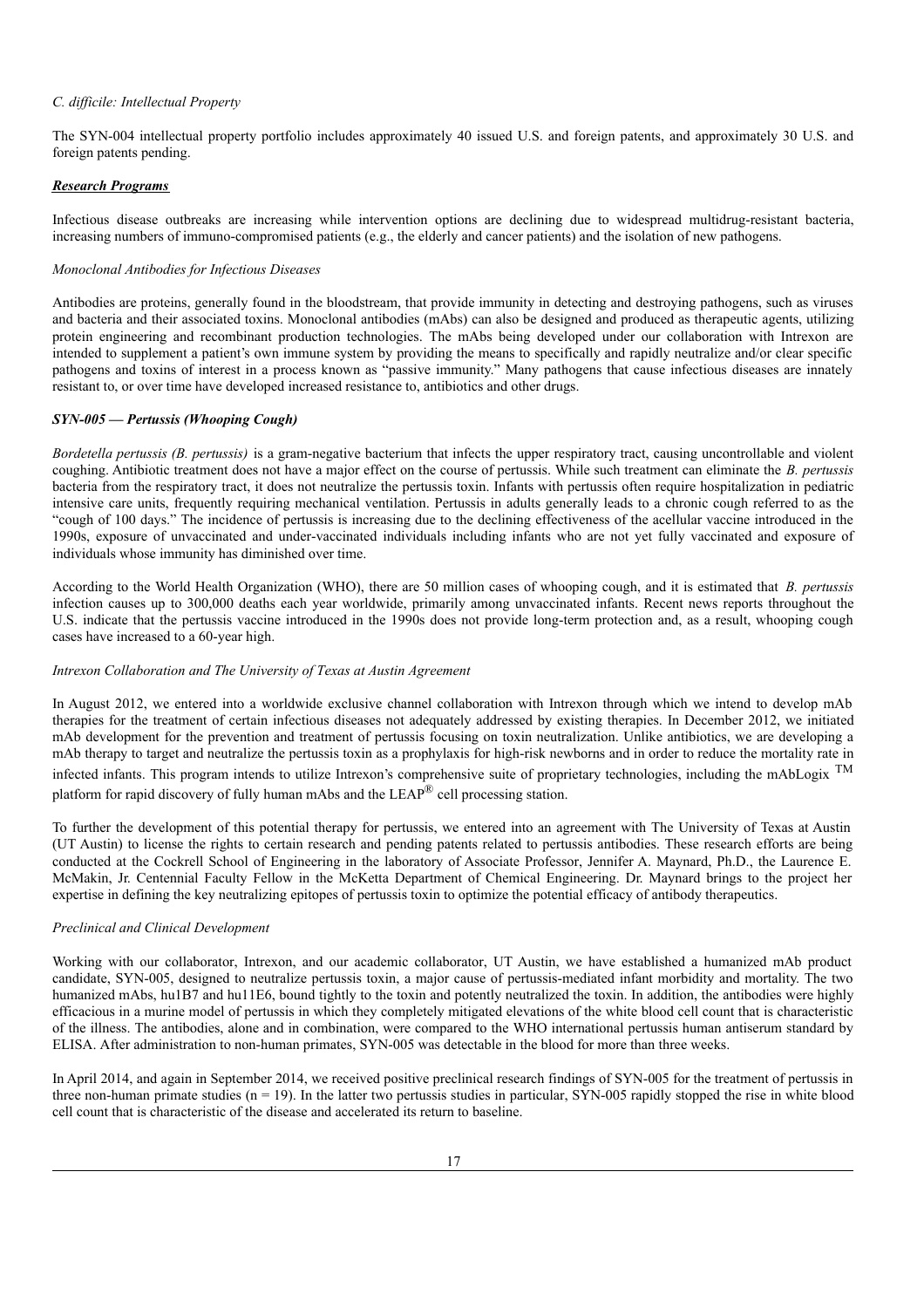In September 2014, we received U.S. Orphan Drug Designation from the FDA for SYN-005 for the treatment of pertussis.

In April 2015, preclinical efficacy data that support advancing SYN-005 toward clinical trials were presented in two poster presentations at the European Congress of Clinical Microbiology and Infectious Diseases meeting (ECCMID) 2015 in Copenhagen, Denmark. The data suggest that SYN-005 has therapeutic potential to diminish morbidity, long-term complications and mortality from pertussis in critically ill infants. In addition, the data support a prophylactic approach for use in newborns that has the potential to save thousands of lives annually, particularly in the developing world where the unmet need is greatest.

In October 2015, the Bill & Melinda Gates Foundation awarded a grant to UT Austin to generate preclinical proof-of-concept data to test the hypothesis that antibody administration at birth may also have a role in the prevention of pertussis.

In December 2015, a non-human primate prophylaxis study was initiated by UT Austin to evaluate the potential of our monoclonal antibody, 1B7, in the prevention of pertussis. This preclinical study is expected to provide support for the use of our 1B7 in potential clinical application.

#### *Intellectual Property*

We have patents pending on compositions and uses of SYN-005 and we have two issued U.S. patent and patents pending on other pertussis mAbs from UT Austin.

#### *SYN-200 — Treatment of Phenylketonuria (PKU)*

PKU is a genetic disease that begins at birth characterized by a deficiency in the liver enzyme that breaks down the essential amino acid phenylalanine (Phe), a building block of proteins normally obtained through the foods we eat. As a result, Phe accumulates in the body, becoming toxic and leading to serious health consequences, including profound mental retardation, brain damage, mental illness, behavioral problems, seizures, tremors, limited cognitive ability and hyperactivity. If left untreated, the most severe form of PKU leads to permanent cognitive damage. PKU affects more than 14,000 people in the U.S. and 50,000 people in developed nations globally. There is no existing cure for PKU, requiring patients to maintain a life-long treatment program and a carefully controlled diet.

#### *Intrexon Collaboration*

In August 2015, we initiated the SYN-200 discovery program for development and commercialization of novel biotherapeutics for the treatment of patients with PKU pursuant to an exclusive channel collaboration with Intrexon. We intend to utilize Intrexon's ActoBiotics platform to provide a proprietary method of delivering therapeutic protein and peptides to the GI tract through food-grade microbes. This program is in the discovery stage.

### *SYN-020 — Oral Intestinal Alkaline Phosphatase*

The development of SYN-020 is in the discovery stage. SYN-020 is being developed as a modified-release oral dosage form of intestinal alkaline phosphatase (IAP). Published preclinical and clinical studies on IAP indicate that an oral IAP product may have efficacy in a broad range of significant therapeutic indications including celiac disease, inflammatory bowel disease, microbial dysbiosis and metabolic syndrome. We have identified cell systems in which IAP can be expressed and anticipate selection of an oral formulation in 2H 2016 for evaluation in preclinical disease models.

### *Multiple Sclerosis Program*

We discontinued our multiple sclerosis (MS) program in February 2016 and the development of a Phase 2 oral estriol drug for the treatment of relapsing-remitting multiple sclerosis (RRMS) and cognitive dysfunction in MS. Previously, our drug candidate Trimesta (oral estriol) was evaluated in investigator-sponsored Phase 2 clinical trials for RRMS in women, and cognitive dysfunction in women with MS.

On February 1, 2016, our subsidiary, Putney Drug, Inc. provided written notice to the Regents of the University of California (Regents) that we were terminating our (i) License Agreement with the Regents, dated as of July 11, 2005, as amended on November 8, 2005, January 3, 2007, August 29, 2007, December 31, 2012, July 25, 2014 and July 8, 2015 (License Agreement) and (ii) Clinical Trial Agreement with the Regents, dated April 29, 2010, as amended July 8, 2015 (CTA). Pursuant to the terms of the License Agreement, Putney Drug had licensed from the Regents certain U.S. patents for multiple sclerosis therapy related to our drug candidate, Trimesta and Trimestacombination therapies. Based upon the independent third party analysis of the investigator-sponsored Phase 2 clinical trial that evaluated Trimesta as a treatment for relapsing-remitting MS in women, it was determined that the License Agreement and the CTA should be terminated. In accordance with the termination provisions of the License Agreement and the CTA, the License Agreement and CTA terminated on May 2, 2016.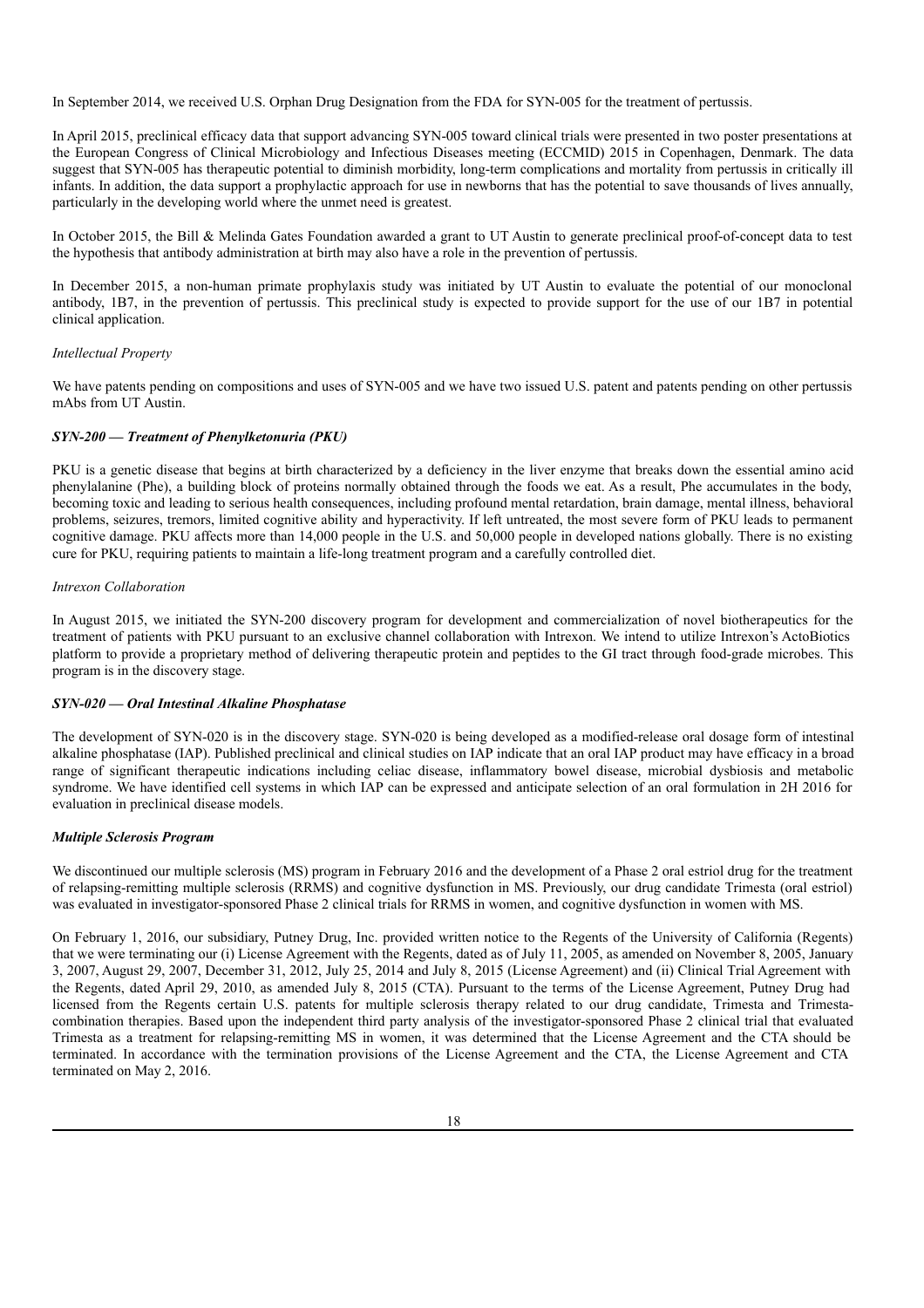#### **Critical Accounting Policies**

The consolidated financial statements are prepared in conformity with U.S. GAAP, which require the use of estimates, judgments and assumptions that affect the reported amounts of assets and liabilities, the disclosure of contingent assets and liabilities at the date of the financial statements, and the reported amounts of revenues and expenses in the periods presented. We believe that the accounting estimates employed are appropriate and resulting balances are reasonable; however, due to inherent uncertainties in making estimates, actual results could differ from the original estimates, requiring adjustments to these balances in future periods. The critical accounting estimates that affect the consolidated financial statements and the judgments and assumptions used are consistent with those described under Part II, Item 7 of our Annual Report on Form 10-K for the year ended December 31, 2015.

#### **Results of Operations**

#### *Three Months Ended March 31, 2016 and 2015*

#### *General and Administrative Expenses*

General and administrative expenses increased by 42% to \$2.4 million for the three months ended March 31, 2016, from \$1.7 million for the three months ended March 31, 2015. This increase is primarily the result of increased employee costs associated with the transition of the administrative and financial office to our Maryland headquarters, and increased legal fees and stock-based compensation. The charge related to stock-based compensation expense was \$643,000 for the three months ended March 31, 2016, compared to \$582,000 for the three months ended March 31, 2015.

#### *Research and Development Expenses*

Research and development expenses increased by 26% to \$8.2 million for the three months ended March 31, 2016, from \$6.5 million for the three months ended March 31, 2015. This increase is primarily the result of increased Phase 2 program costs associated with expanded clinical development programs, manufacturing and research activities within our microbiome-focused pipeline. Research and development expenses also include a charge related to non-cash stock-based compensation expense of \$409,000 for the three months ended March 31, 2016, compared to \$246,000 for the three months ended March 31, 2015.

The following table sets forth our research and development expenses directly related to our therapeutic areas for the three months ended March 31, 2016 and 2015. These direct expenses were external costs associated with preclinical studies and clinical trials. Indirect research and development expenses related to employee costs, facilities, stock-based compensation and research and development support services that are not directly allocated to specific drug candidates.

| <b>Therapeutic Areas</b>              | March 31, 2016 | March 31, 2015 |
|---------------------------------------|----------------|----------------|
| <b>SYN-004</b>                        | 2,480<br>\$    | -S<br>4,334    |
| <b>SYN-010</b>                        | 2,028          | 229            |
| <b>SYN-005</b>                        | 22             | 524            |
| Other therapeutic areas               | 12             |                |
|                                       |                |                |
| Total direct costs                    | 4,542          | 5,158          |
| Total indirect costs                  | 3,613          | 1,336          |
|                                       |                |                |
| <b>Total Research and Development</b> | 8,155          | 6.494<br>-S    |

#### *Other Income (Expense*)

Other expense was \$497,000 for the three months ended March 31, 2016, compared to \$4.2 million for the three months ended March 31, 2015. Other expense for the three months ended March 31, 2016 is due to non-cash expense of \$498,000 from the change in fair value of warrants. The increase in the fair value of the warrants was due to the increase in our stock price from the year ended December 31, 2015. Non-cash expense related to fair value of warrants for the three months ended March 31, 2015 was \$4.2 million.

#### *Net Loss*

Our net loss was \$11.1 million, or \$0.12 per common share for the three months ended March 31, 2016, compared to a net loss of \$12.4 million, or \$0.17 per common share for the three months ended March 31, 2015.

### **Liquidity and Capital Resources**

With the exception of the three months ended June 30, 2010, we have experienced significant losses since inception and have a significant accumulated deficit. To date, we have financed our operations primarily through public and private sales of our common stock, and we expect to continue to seek to obtain the required capital in a similar manner. We have incurred an accumulated deficit of \$155.6 million as of March 31, 2016. We cannot provide any assurance that we will be able to achieve profitability on a sustained basis, if at all, obtain the required funding to achieve our current business plan, obtain the required regulatory approvals for our product candidates or complete additional corporate partnering or acquisition transactions in order to commercialize such product candidates once regulatory approval is received.

Our cash and cash equivalents totaled \$15.1 million as of March 31, 2016, a decrease of \$5.7 million from December 31, 2015. During the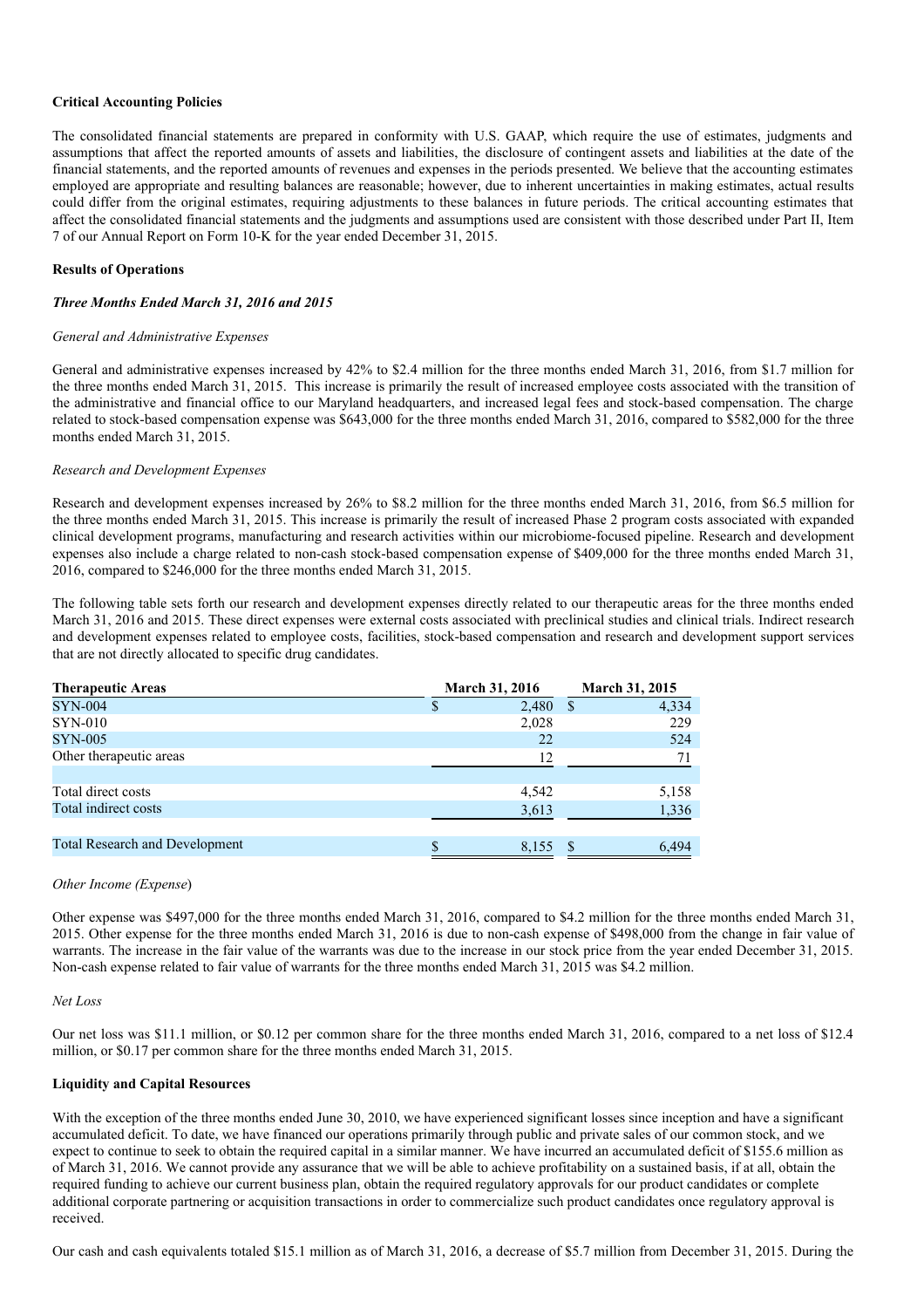three months ended March 31, 2016, the primary use of cash was for working capital requirements and operating activities which resulted in a net loss of \$11.1 million for the three months ended March 31, 2016.

Our continued operations will primarily depend on our ability to raise additional capital from various sources, including equity and debt financings, as well as, license fees from potential corporate partners, joint ventures and grant funding. Such additional funds may not become available on acceptable terms or at all and there can be no assurance that any additional funding that we do obtain will be sufficient to meet our needs in the long term. We will continue to fund operations from cash on hand and through the similar sources of capital previously described. We can give no assurance that any additional capital that we are able to obtain will be sufficient to meet our needs.

#### *Current and Future Financing Needs*

We have incurred an accumulated deficit of \$155.6 million through March 31, 2016. With the exception of the quarter ended June 30, 2010, we have incurred negative cash flow from operations since our inception. We have spent, and expect to continue to spend, a substantial amount of funds in connection with implementing our business strategy, including our planned product development efforts, our clinical trials and our research and discovery efforts.

| ٠ | ٠<br>¢<br>۰.  |
|---|---------------|
|   | ۰,<br>I<br>۰. |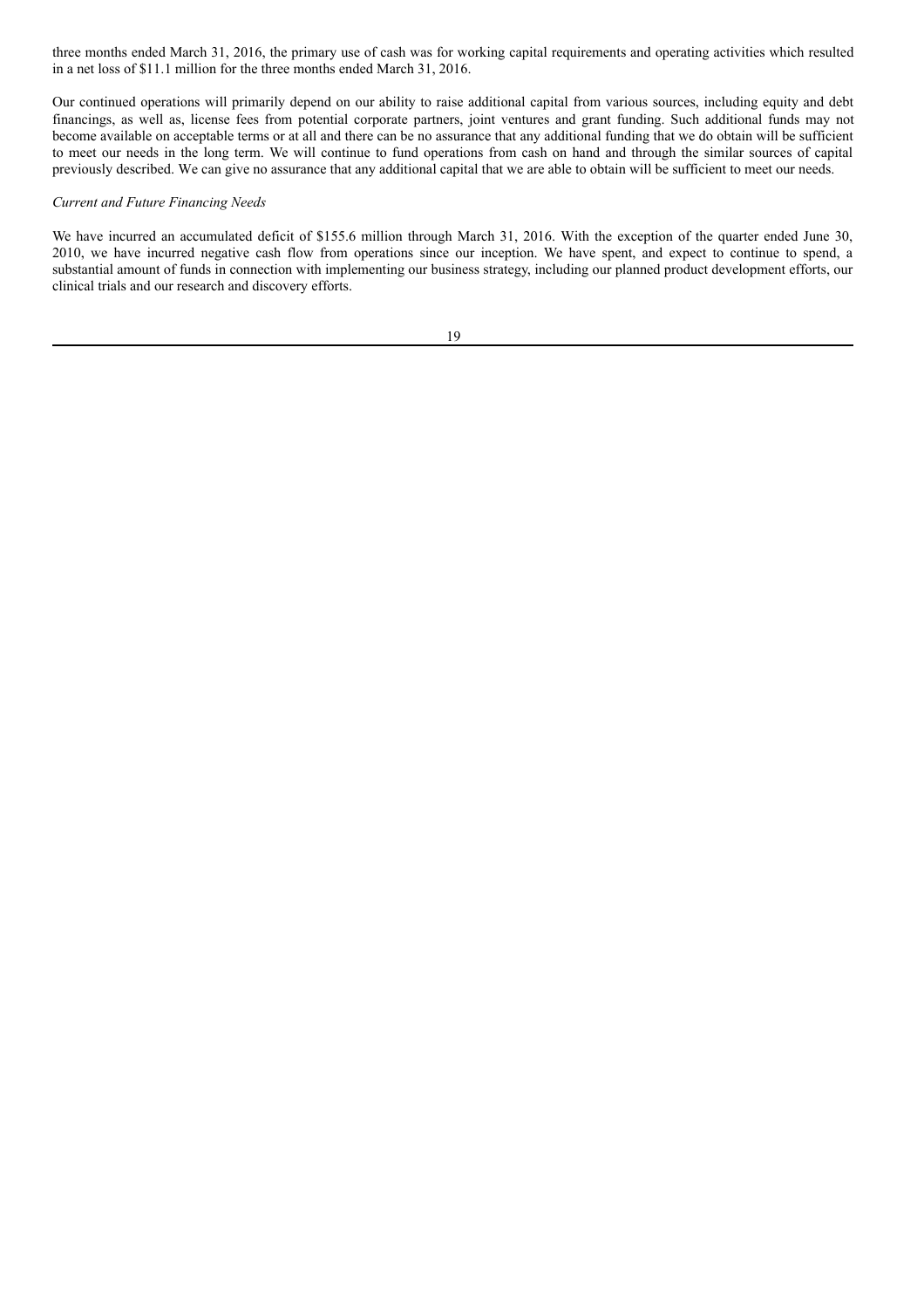Based on our current plans, we believe that our cash and cash equivalents will be sufficient to enable us to meet our anticipated operating needs for at least the foreseeable future.

However, the actual amount of funds we will need to operate is subject to many factors, some of which are beyond our control. These factors include the following:

- · the progress of our research activities;
- the number and scope of our research programs;
- the progress of our preclinical and clinical development activities;
- the progress of the development efforts of parties with whom we have entered into research and development agreements;
- · our ability to maintain current research and development licensing arrangements and to establish new research and development and licensing arrangements;
- · our ability to achieve our milestones under licensing arrangements;
- · the costs associated with manufacturing-related services to produce material for use in our clinical trials;
- the costs involved in prosecuting and enforcing patent claims and other intellectual property rights; and
- the costs and timing of regulatory approvals.

We have based our estimate on assumptions that may prove to be wrong. We may need to obtain additional funds sooner or in greater amounts than we currently anticipate. Potential sources of financing include strategic relationships, public or private sales of our shares or debt and other sources. We may seek to access the public or private equity markets when conditions are favorable due to our long-term capital requirements. We do not have any committed sources of financing at this time, and it is uncertain whether additional funding will be available when we need it on terms that will be acceptable to us, or at all. If we raise funds by selling additional shares of common stock or other securities convertible into common stock, the ownership interest of our existing stockholders will be diluted. If we are not able to obtain financing when needed, we may be unable to carry out our business plan. As a result, we may have to significantly limit our operations and our business, financial condition and results of operations would be materially harmed.

#### **Off-Balance Sheet Arrangements**

During the three months ended March 31, 2016, we did not have, and we do not currently have, any off-balance sheet arrangements, as defined under SEC rules.

#### **Contractual Obligations**

There have been no material changes to our contractual obligations during the period covered by this report from those disclosed in our Annual Report on Form 10-K for the year ended December 31, 2015.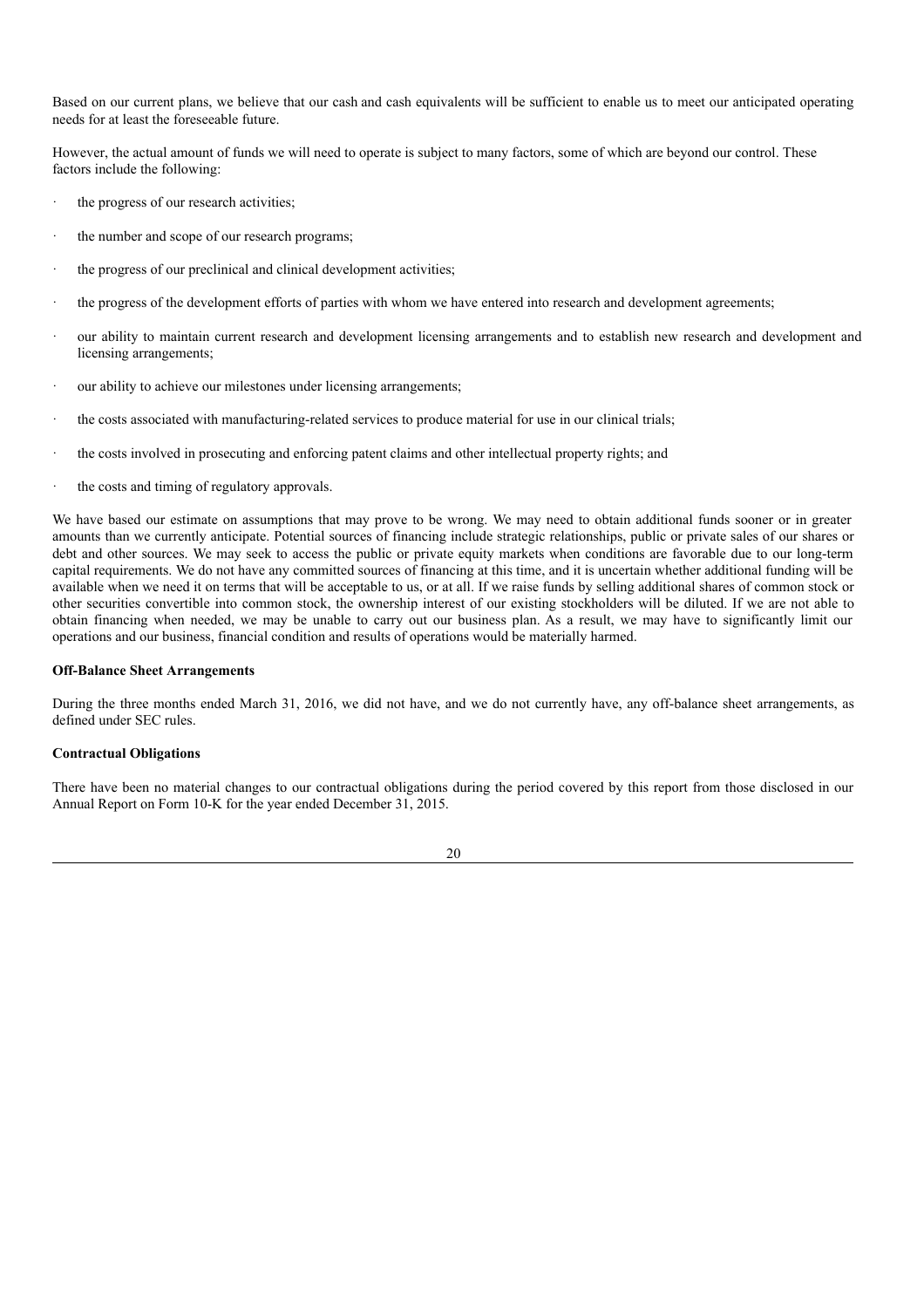### **ITEM 3. QUANTITATIVE AND QUALITATIVE DISCLOSURES ABOUT MARKET RISK.**

The primary objective of our investment activities is to preserve our capital to fund operations. We also seek to maximize income from our investments without assuming significant risk. Our exposure to market risk is confined to our cash and cash equivalents. As of March 31, 2016, our cash and cash equivalents consisted primarily of money market securities. We do not engage in any hedging activities against changes in interest rates. Due to the short-term duration of our investment portfolio and the low risk profile of our investments, we would not expect our operating results or cash flows to be affected to any significant degree by the effect of a sudden change in market interest rates or credit conditions on our securities portfolio. We may, however, require additional financing to fund future obligations and no assurance can be given that the terms of future sources of financing will not expose us to material market risk.

## **ITEM 4. CONTROLS AND PROCEDURES.**

### **(a) Evaluation of Disclosure Controls and Procedures**

The Company has adopted and maintains disclosure controls and procedures (as defined Rules 13a-15(e) and 15d-15(e) under the Exchange Act) that are designed to provide reasonable assurance that information required to be disclosed in the reports filed under the Exchange Act, such as this Quarterly Report on Form 10-Q, is collected, recorded, processed, summarized and reported within the time periods specified in the rules of the SEC. The Company's disclosure controls and procedures are also designed to ensure that such information is accumulated and communicated to management to allow timely decisions regarding required disclosure. As required under Exchange Act Rule 13a-15, the Company's management, including the Chief Executive Officer and Chief Financial Officer, after evaluating the effectiveness of our disclosure controls and procedures as of March 31, 2016, the end of the period covered by this Quarterly Report on Form 10-Q, have concluded that based on such evaluation, the Company's disclosure controls and procedures are effective as of March 31, 2016 to ensure that information required to be disclosed by the Company in the reports that the Company files or submits under the Exchange Act, is recorded, processed, summarized and reported, within the time periods specified in the SEC's rules and forms, and that such information is accumulated and communicated to the Company's management, including the Company's Chief Executive Officer and Chief Financial Officer, as appropriate, to allow timely decisions regarding required disclosure.

### **(b) Changes in Internal Control over Financial Reporting**

There have not been any changes in our internal controls over financial reporting during our quarter ended March 31, 2016, that materially affected, or are reasonably likely to materially affect, our internal control over financial reporting.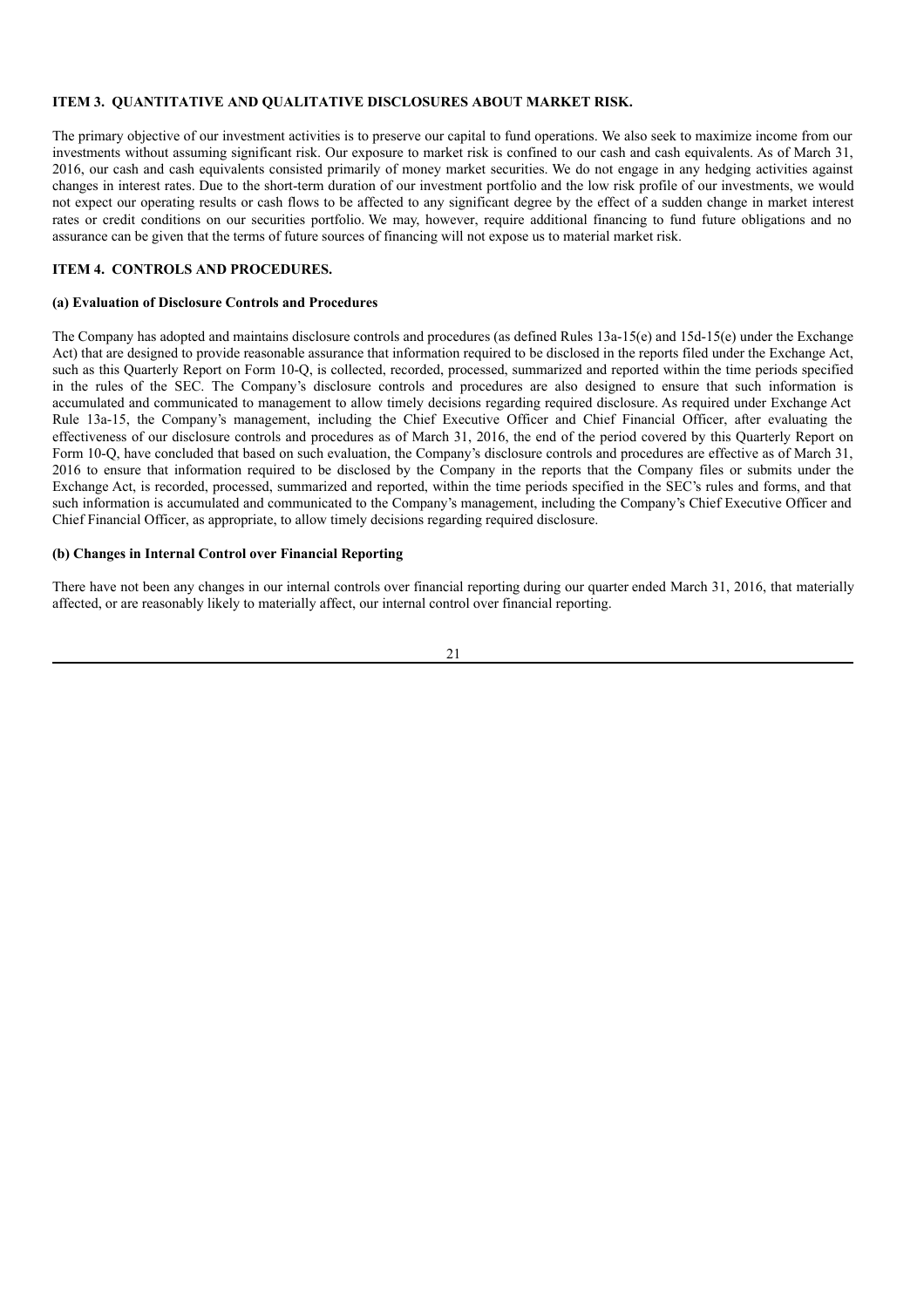## **PART II-OTHER INFORMATION**

### **ITEM 1. LEGAL PROCEEDINGS.**

From time to time we may become involved in legal proceedings or be subject to claims arising in the ordinary course of our business. We are not presently a party to any legal proceedings that, if determined adversely to us, would individually or taken together have a material adverse effect on our business, operating results, financial condition or cash flows. Regardless of the outcome, litigation can have an adverse impact on us because of defense and settlement costs, diversion of management resources and other factors.

### **ITEM 1A. RISK FACTORS.**

The following information updates, and should be read in conjunction with, the information disclosed in Part 1, Item 1A, "Risk Factors," contained in our Annual Report on Form 10-K for the year ended December 31, 2015, which was filed with the SEC on March 10, 2016. Except as disclosed below, there have been no material changes from the risk factors disclosed in our Annual Report on Form 10-K for the year ended December 31, 2015.

## **RISKS RELATING TO OUR BUSINESS**

### We will need to raise additional capital to operate our business and our failure to obtain funding when needed may force us to delay, *reduce or eliminate our development programs or commercialization ef orts.*

During the three months ended March 31, 2016, our operating activities used net cash of approximately \$5.7 million and as of March 31, 2016 our cash and cash equivalents were \$15.1 million. With the exception of the three months ended June 30, 2010, we have experienced significant losses since inception and have a significant accumulated deficit. As of March 31, 2016, our accumulated deficit totaled approximately \$155.6 million on a consolidated basis. We expect to incur additional operating losses in the future and therefore expect our cumulative losses to increase. With the exception of the quarter ended June 30, 2010, and limited laboratory revenues from Adeona Clinical Laboratory, which we sold in March 2012, we have generated very minimal revenues. We do not expect to derive revenue from any source in the near future until we or our potential partners successfully commercialize our products. We expect our expenses to increase in connection with our ongoing activities, particularly as we continue research and development, initiate and conduct clinical trials and seek marketing approval for our product candidates. Until such time as we receive approval from the FDA and other regulatory authorities for our product candidates, we will not be permitted to sell our products and therefore will not have product revenues from the sale of products. For the foreseeable future we will have to fund all of our operations and capital expenditures from equity and debt offerings, cash on hand, licensing fees and grants. If our current cash, cash equivalents and short-term investments are not sufficient to sustain our operations, we will need to seek additional sources of funding, such as additional financing or grant funding, and additional financing may not be available on favorable terms, if at all. If we do not succeed in raising additional funds on acceptable terms, we may be unable to complete planned preclinical and clinical trials or obtain approval of our product candidates from the FDA and other regulatory authorities. In addition, we could be forced to delay, discontinue or curtail product development, forego sales and marketing efforts, and forego licensing in attractive business opportunities. Any additional sources of financing will likely involve the issuance of our equity or debt securities, which will have a dilutive effect on our stockholders.

### **RISKS RELATING TO OUR STOCK**

## We cannot assure you that the common stock will be liquid or that it will remain listed on the NYSE MKT.

Our common stock is listed on the NYSE MKT. Although we currently meet the NYSE MKT's listing standards, which generally mandate that we meet certain requirements relating to stockholders' equity, market capitalization, aggregate market value of publicly held shares and distribution requirements, we cannot assure you that we will be able to maintain the continued listing standards of the NYSE MKT. The NYSE MKT requires companies to meet certain continued listing criteria including a minimum stockholders' equity of \$6.0 million if an issuer has sustained losses from continuing operations and/or net losses in its five most recent years, as outlined in the NYSE MKT Exchange Company Guide. At March 31, 2016, we had stockholders' equity of \$6.3 million. The NYSE MKT Exchange Company Guide also states that the NYSE normally will not consider removing from listing securities of an issuer with total value of market capitalization of at least \$50.0 million and 1,100,000 shares publicly held, a market value of publicly held shares of at least \$15.0 million and 400 round lot shareholders. Although the total value of our market capitalization exceeds \$50.0 million and we have 1,100,000 shares publicly held, a market value of publicly held shares of at least \$15.0 million and 400 round lot shareholders, there can be no assurance that the NYSE MKT will continue to list our common stock if we should fail to maintain the minimum stockholders' equity. In addition, in the future we may not be able to maintain such minimum stockholders' equity and/or issue additional equity securities in exchange for cash or other assets, if available, to maintain certain minimum stockholders' equity required by the NYSE MKT. If we are delisted from the NYSE MKT then our common stock will trade, if at all, only on the over-the-counter market, such as the OTC Bulletin Board securities market, and then only if one or more registered broker-dealer market makers comply with quotation requirements. In addition, delisting of our common stock could depress our stock price, substantially limit liquidity of our common stock and materially adversely affect our ability to raise capital on terms acceptable to us, or at all. Delisting from the NYSE MKT could also have other negative results, including the potential loss of confidence by suppliers and employees, the loss of institutional investor interest and fewer business development opportunities.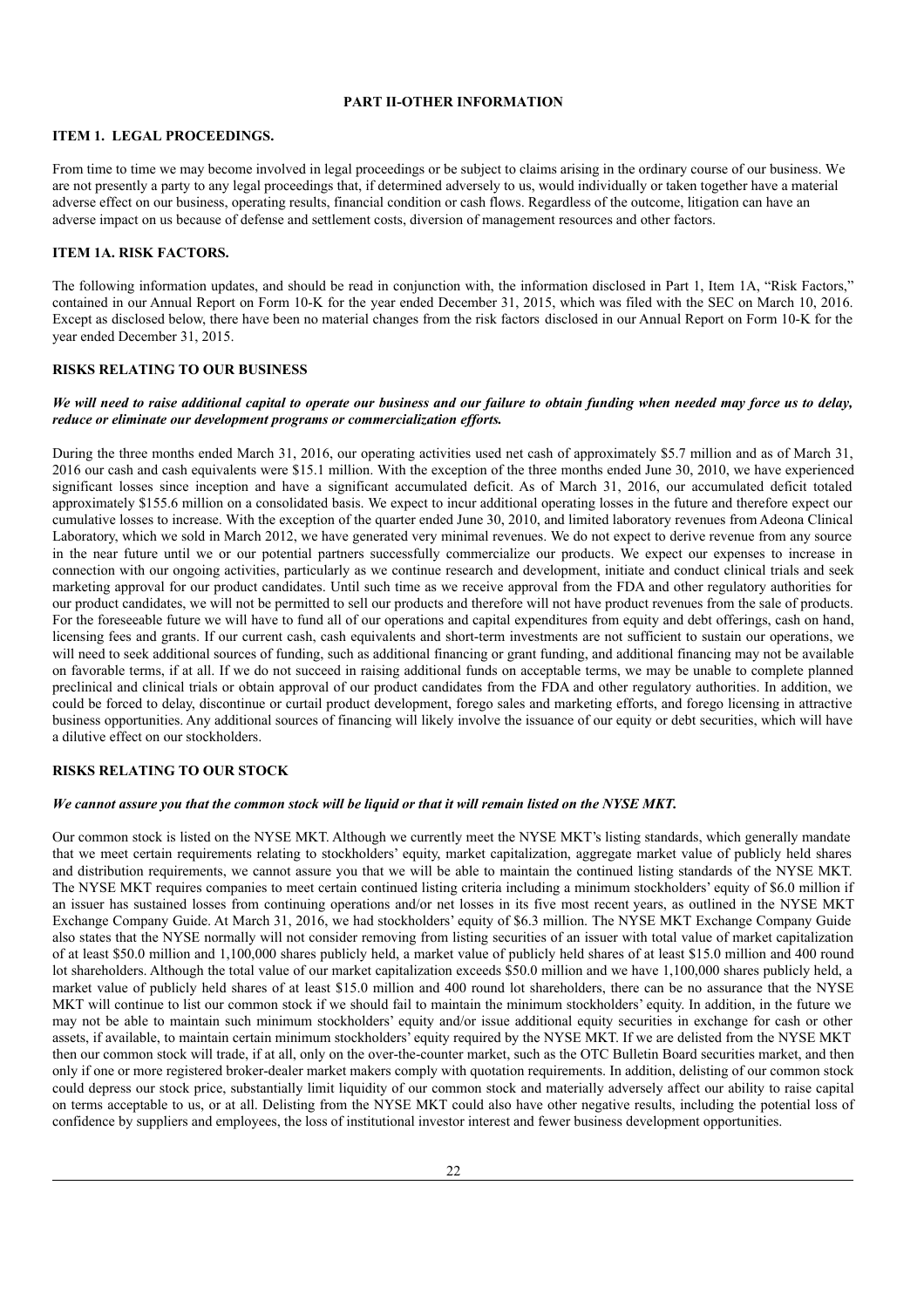## **ITEM 2. UNREGISTERED SALES OF EQUITY SECURITIES AND USE OF PROCEEDS.**

None.

## **ITEM 3. DEFAULTS UPON SENIOR SECURITIES.**

Not Applicable.

## **ITEM 4. MINE SAFETY DISCLOSURES.**

Not applicable.

### **ITEM 5. OTHER INFORMATION.**

We currently intend to hold our annual meeting of stockholders on August 25, 2016 (2016 Annual Meeting). The exact time and location of the 2016 Annual Meeting will be specified in our proxy statement for the 2016 Annual Meeting.

Because the expected date of the 2016 Annual Meeting has been advanced more than 30 calendar days from the date of the anniversary of our 2015 annual meeting of stockholders, we are affirming the deadline for receipt of stockholder proposals submitted pursuant to Rule 14a-8 of the Securities Exchange Act of 1934, as amended (Exchange Act), for inclusion in our proxy materials for the 2016 Annual Meeting. In order to be considered timely, such proposals must be received in writing by our Corporate Secretary at our principal executive offices at 9605 Medical Center Drive, Suite 270, Rockville, Maryland, 20850 no later than the close of business on May 20, 2016, which we consider to be a reasonable time before we begin to print and send our proxy materials for the 2016 Annual Meeting. Such proposals must comply with the rules and regulations of the Securities and Exchange Commission under Rule 14a-8 regarding the inclusion of stockholder proposals in company-sponsored proxy materials.

## **ITEM 6. EXHIBITS**

The exhibits filed or furnished as part of this Quarterly Report on Form 10-Q are set forth on the Exhibit Index, which Exhibit Index is incorporated herein by reference.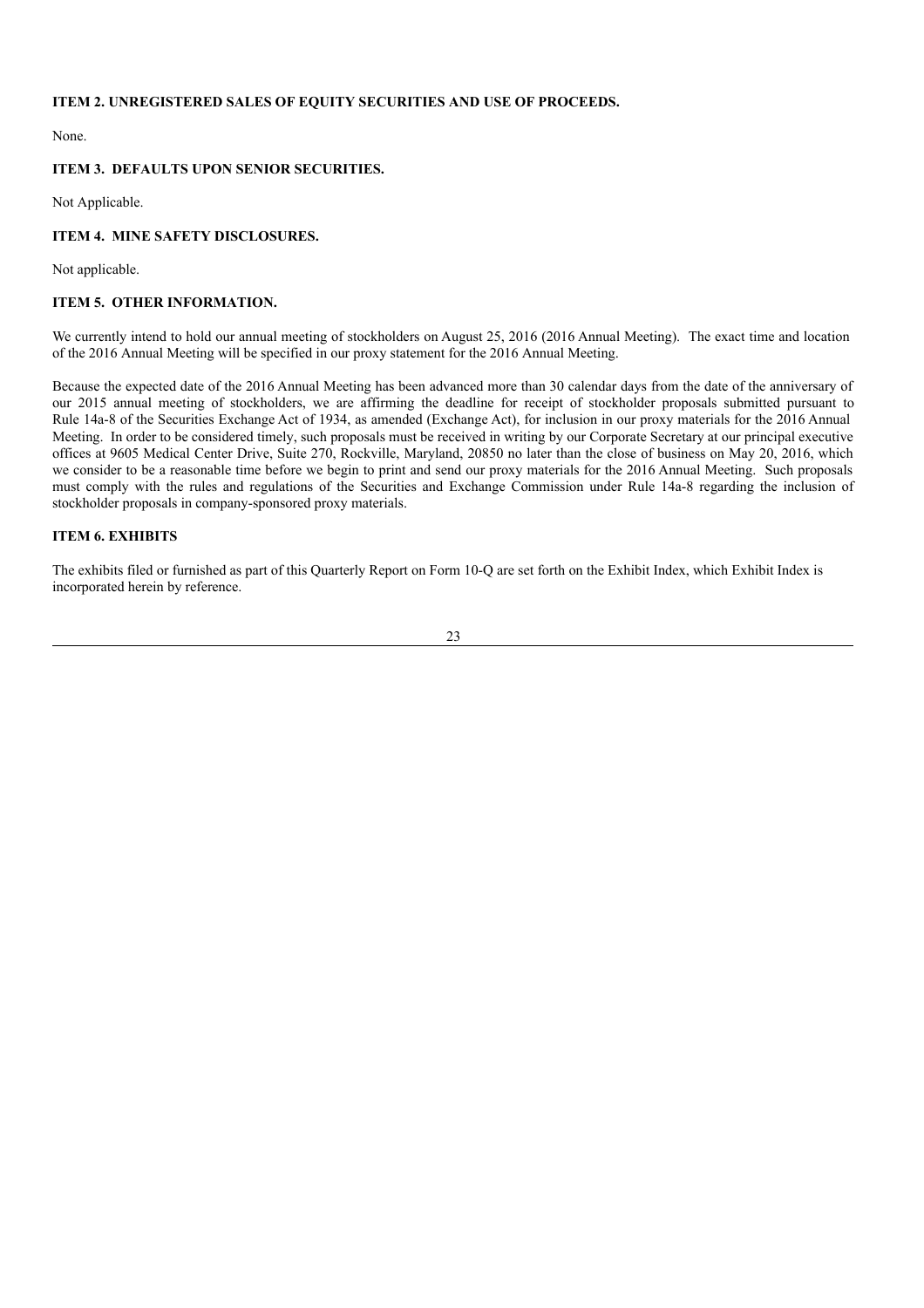## **SIGNATURES**

Pursuant to the requirements of the Securities Exchange Act of 1934, the registrant has duly caused this report to be signed on its behalf by the undersigned thereunto duly authorized.

SYNTHETIC BIOLOGICS, INC.

Date: May 5, 2016

By: /s/ Jeffrey Riley Jeffrey Riley President and Chief Executive Officer (Principal Executive Officer) Date: May 5, 2016 By: /s/ Steven A. Shallcross Steven A. Shallcross Chief Financial Officer (Principal Financial and Accounting Officer)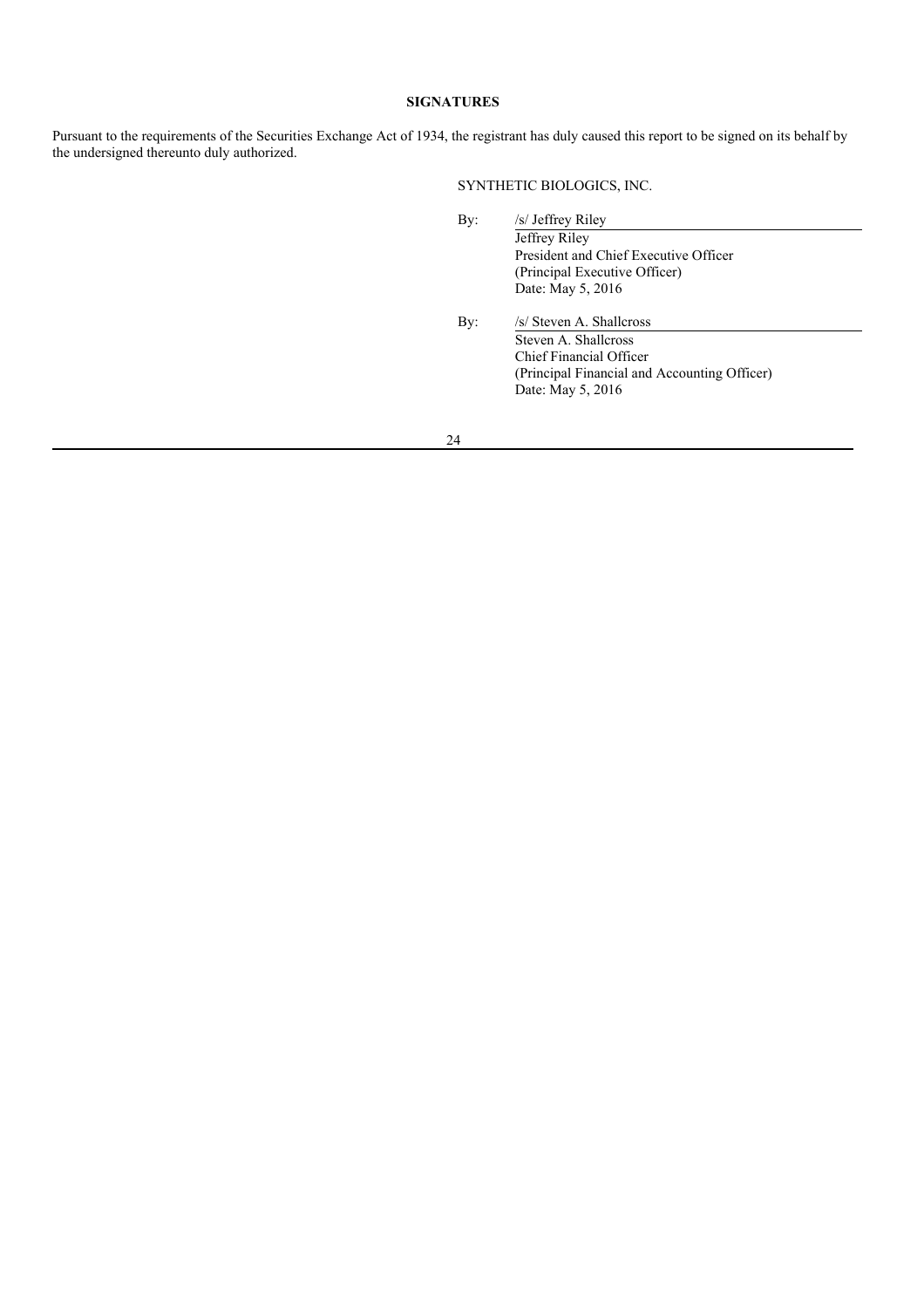## EXHIBIT INDEX

- 31.1 Certification of Principal Executive Officer pursuant to Rule 13a-14(a)/15d-14(a) \*
- 31.2 Certification of Principal Financial Officer pursuant to Rule 13a-14(a)/15d-14(a) \*
- 32.1 Certification of Principal Executive Officer pursuant to 18 U.S.C. Section 1350, as adopted pursuant to Section 906 of the Sarbanes-Oxley Act of 2002 \*
- 32.2 Certification of Principal Financial Officer pursuant to 18 U.S.C. Section 1350, as adopted pursuant to Section 906 of the Sarbanes-Oxley Act of 2002 \*
- 101.INS XBRL Instance Document \*
- 101.SCH XBRL Taxonomy Extension Schema \*
- 101.CAL XBRL Taxonomy Extension Calculation Linkbase \*
- 101.DEF XBRL Taxonomy Extension Definition Linkbase \*
- 101.LAB XBRL Taxonomy Extension Label Linkbase \*
- 101.PRE XBRL Taxonomy Extension Presentation Linkbase \*

\*Filed herewith.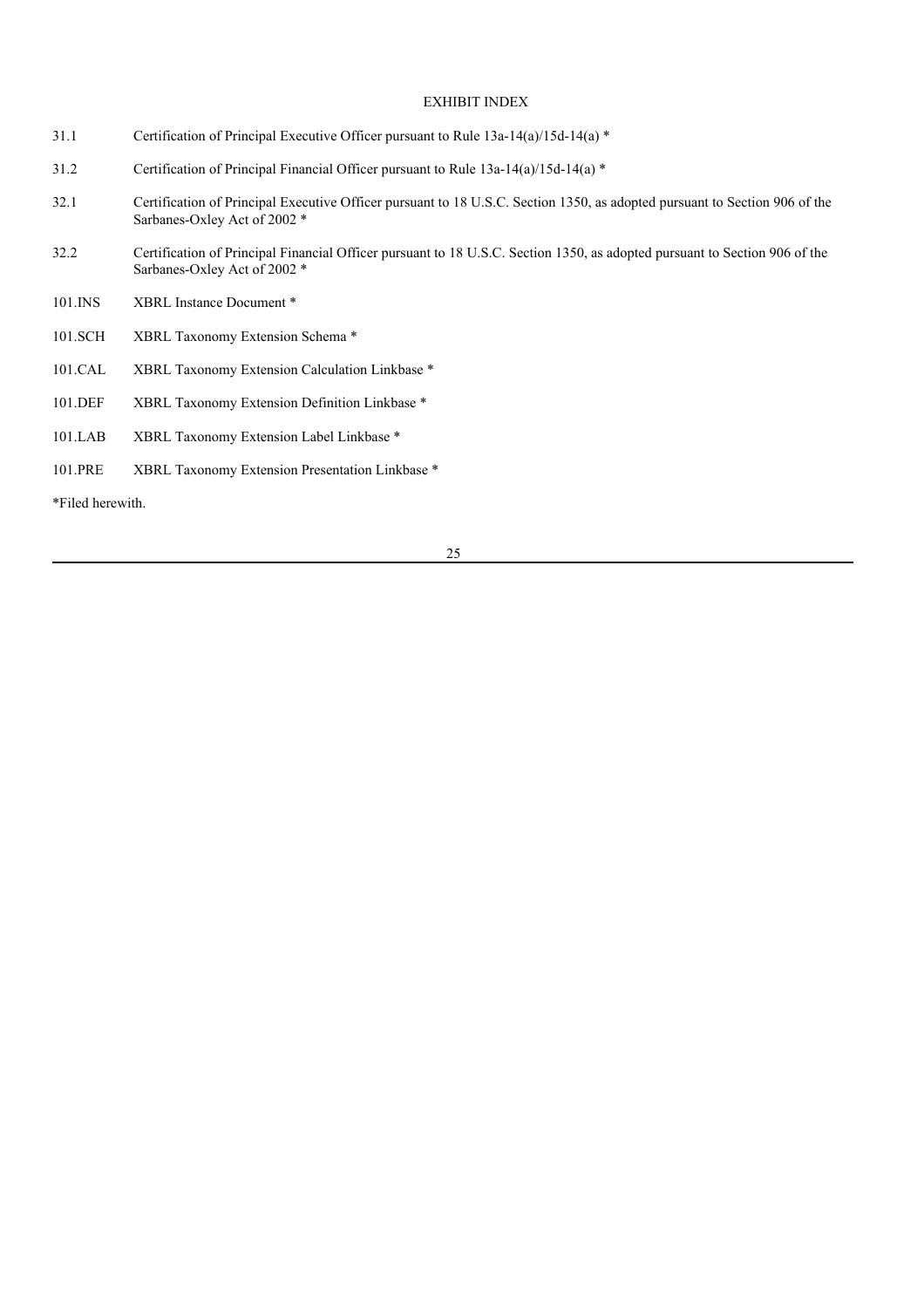### **CERTIFICATION OF PRINCIPAL EXECUTIVE OFFICER PURSUANT TO RULE 13a-14(a) OR RULE 15d-14(a) OF THE SECURITIES EXCHANGE ACT OF 1934, AS ADOPTED PURSUANT TO SECTION 302 OF THE SARBANES-OXLEY ACT OF 2002**

I, Jeffrey Riley, certify that:

- 1. I have reviewed this Quarterly Report on Form 10-Q of Synthetic Biologics, Inc.;
- 2. Based on my knowledge, this report does not contain any untrue statement of a material fact or omit to state a material fact necessary to make the statements made, in light of the circumstances under which such statements were made, not misleading with respect to the period covered by this report;
- 3. Based on my knowledge, the financial statements, and other financial information included in this report, fairly present in all material respects the financial condition, results of operations and cash flows of the registrant as of, and for, the periods presented in this report;
- 4. The registrant's other certifying officer(s) and I are responsible for establishing and maintaining disclosure controls and procedures (as defined in Exchange Act Rules 13a-15(e) and 15d-15(e)) and internal control over financial reporting (as defined in Exchange Act Rules 13a-15(f) and 15d-15(f)) for the registrant and have:
	- a) Designed such disclosure controls and procedures, or caused such disclosure controls and procedures to be designed under our supervision, to ensure that material information relating to the registrant, including its consolidated subsidiaries, is made known to us by others within those entities, particularly during the period in which this report is being prepared;
	- b) Designed such internal control over financial reporting, or caused such internal control over financial reporting to be designed under our supervision, to provide reasonable assurance regarding the reliability of financial reporting and the preparation of financial statements for external purposes in accordance with generally accepted accounting principles;
	- c) Evaluated the effectiveness of the registrant's disclosure controls and procedures and presented in this report our conclusions about the effectiveness of the disclosure controls and procedures, as of the end of the period covered by this report based on such evaluation; and
	- d) Disclosed in this report any change in the registrant's internal control over financial reporting that occurred during the registrant's most recent fiscal quarter (the registrant's fourth fiscal quarter in the case of an annual report) that has materially affected, or is reasonably likely to materially affect, the registrant's internal control over financial reporting; and
- 5. The registrant's other certifying officer(s) and I have disclosed, based on our most recent evaluation of internal control over financial reporting, to the registrant's auditors and the audit committee of the registrant's board of directors (or persons performing the equivalent functions):
	- a) All significant deficiencies and material weaknesses in the design or operation of internal control over financial reporting which are reasonably likely to adversely affect the registrant's ability to record, process, summarize and report financial information; and
	- b) Any fraud, whether or not material, that involves management or other employees who have a significant role in the registrant's internal control over financial reporting.

Date: May 5, 2016 By: /s/ Jeffrey Riley

Name: Jeffrey Riley Title: President and Chief Executive Officer (Principal Executive Officer)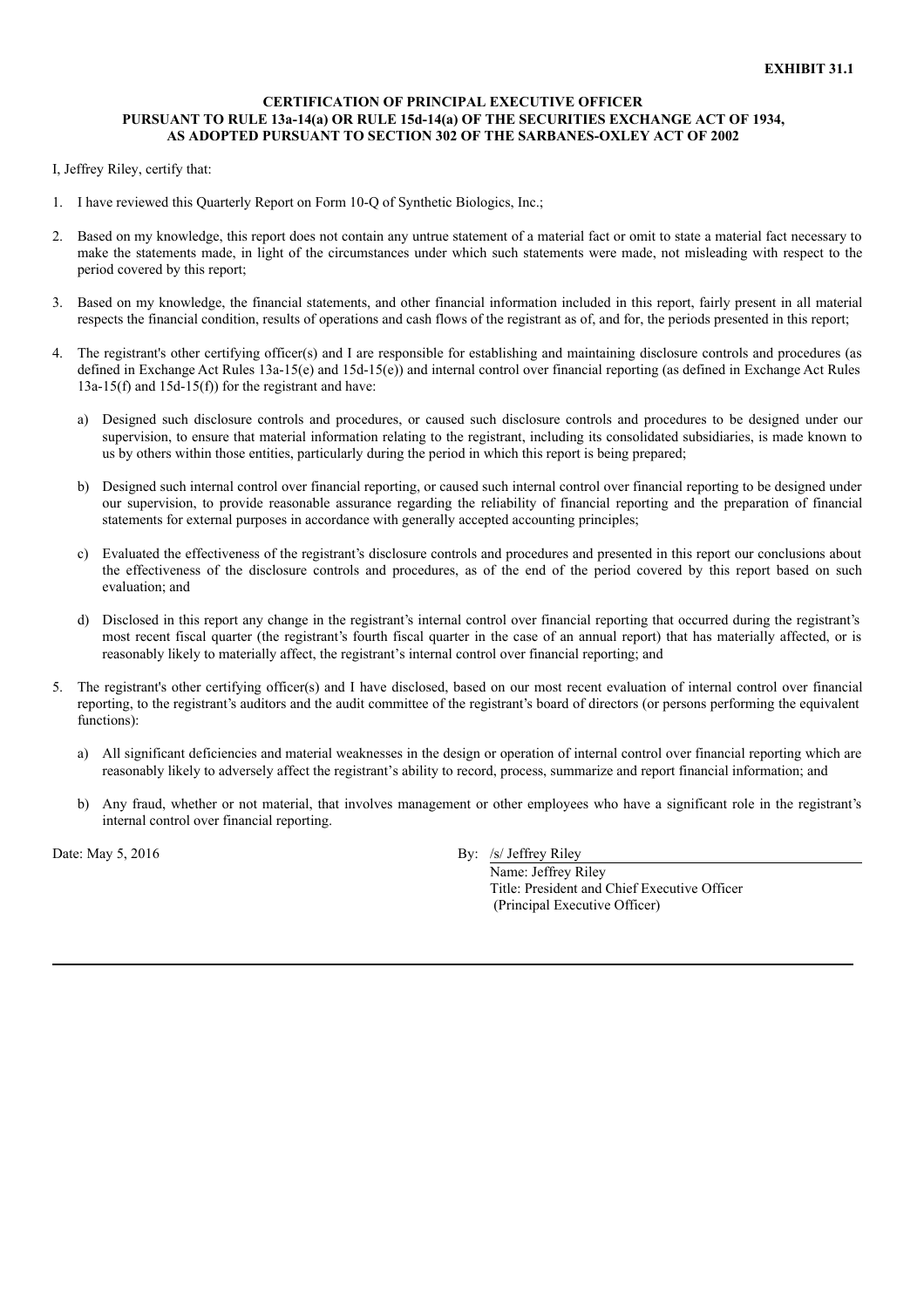### **CERTIFICATION OF PRINCIPAL FINANCIAL OFFICER PURSUANT TO RULE 13a-14(a) OR RULE 15d-14(a) OF THE SECURITIES EXCHANGE ACT OF 1934, AS ADOPTED PURSUANT TO SECTION 302 OF THE SARBANES-OXLEY ACT OF 2002**

I, Steven A. Shallcross, certify that:

- 1. I have reviewed this Quarterly Report on Form 10-Q of Synthetic Biologics, Inc.;
- 2. Based on my knowledge, this report does not contain any untrue statement of a material fact or omit to state a material fact necessary to make the statements made, in light of the circumstances under which such statements were made, not misleading with respect to the period covered by this report;
- 3. Based on my knowledge, the financial statements, and other financial information included in this report, fairly present in all material respects the financial condition, results of operations and cash flows of the registrant as of, and for, the periods presented in this report;
- 4. The registrant's other certifying officer(s) and I are responsible for establishing and maintaining disclosure controls and procedures (as defined in Exchange Act Rules 13a-15(e) and 15d-15(e)) and internal control over financial reporting (as defined in Exchange Act Rules 13a-15(f) and 15d-15(f)) for the registrant and have:
	- a) Designed such disclosure controls and procedures, or caused such disclosure controls and procedures to be designed under our supervision, to ensure that material information relating to the registrant, including its consolidated subsidiaries, is made known to us by others within those entities, particularly during the period in which this report is being prepared;
	- b) Designed such internal control over financial reporting, or caused such internal control over financial reporting to be designed under our supervision, to provide reasonable assurance regarding the reliability of financial reporting and the preparation of financial statements for external purposes in accordance with generally accepted accounting principles;
	- c) Evaluated the effectiveness of the registrant's disclosure controls and procedures and presented in this report our conclusions about the effectiveness of the disclosure controls and procedures, as of the end of the period covered by this report based on such evaluation; and
	- d) Disclosed in this report any change in the registrant's internal control over financial reporting that occurred during the registrant's most recent fiscal quarter (the registrant's fourth fiscal quarter in the case of an annual report) that has materially affected, or is reasonably likely to materially affect, the registrant's internal control over financial reporting; and
- 5. The registrant's other certifying officer(s) and I have disclosed, based on our most recent evaluation of internal control over financial reporting, to the registrant's auditors and the audit committee of the registrant's board of directors (or persons performing the equivalent functions):
	- a) All significant deficiencies and material weaknesses in the design or operation of internal control over financial reporting which are reasonably likely to adversely affect the registrant's ability to record, process, summarize and report financial information; and
	- b) Any fraud, whether or not material, that involves management or other employees who have a significant role in the registrant's internal control over financial reporting.

Date: May 5, 2016 By: /s/ Steven A. Shallcross

Name: Steven A. Shallcross Title: Chief Financial Officer (Principal Financial Officer)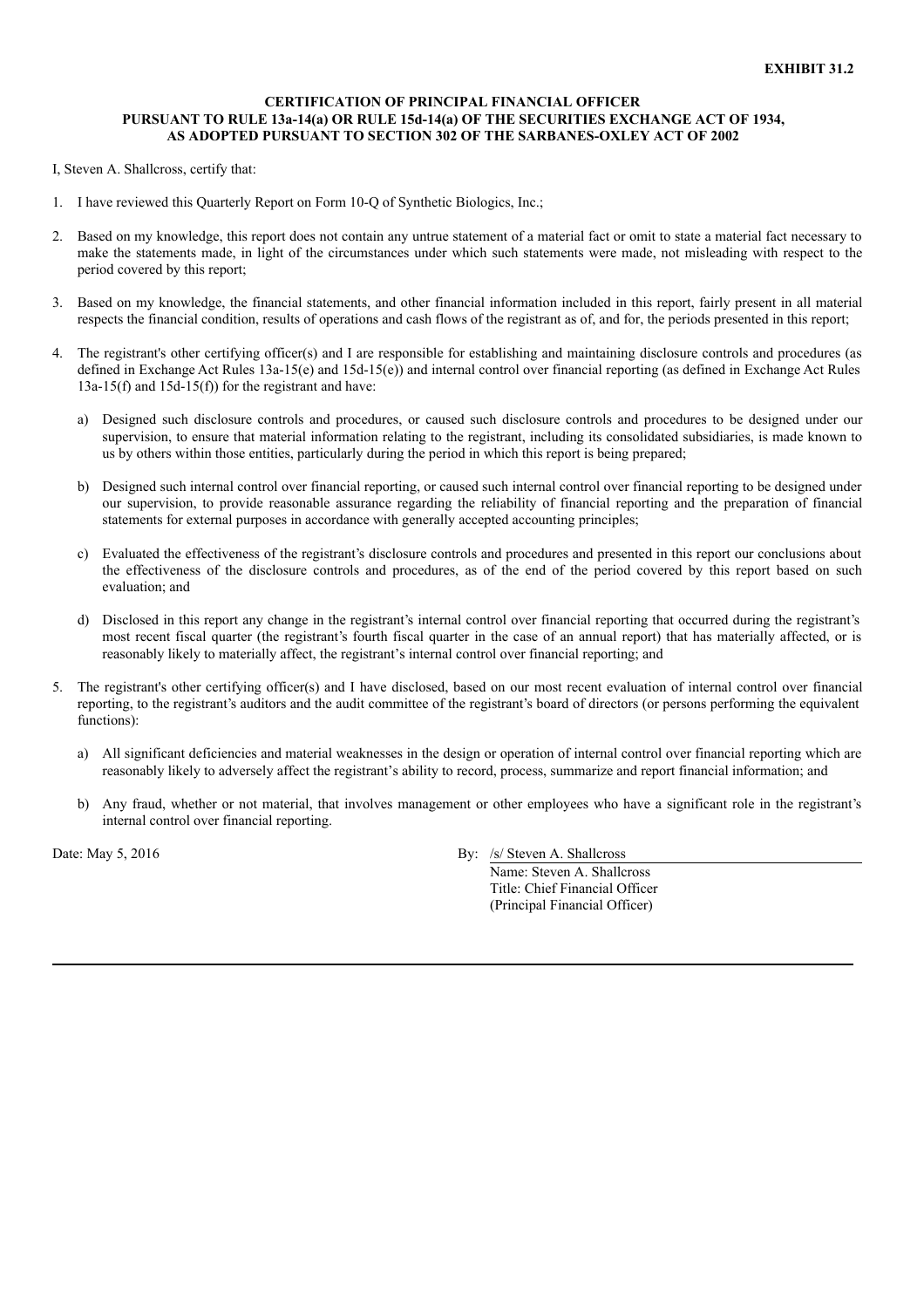### **CERTIFICATION PRINCIPAL EXECUTIVE OFFICER PURSUANT TO 18 U.S.C. SECTION 1350, AS ADOPTED PURSUANT TO SECTION 906 OF THE SARBANES-OXLEY ACT OF 2002**

Pursuant to 18 U.S.C. § 1350, as adopted pursuant to Section 906 of the Sarbanes-Oxley Act of 2002, the undersigned officer of Synthetic Biologics, Inc. (the "Registrant") hereby certifies, to such officer's knowledge, that:

- (1) the accompanying Quarterly Report on Form 10-Q of the Registrant for the quarter ended March 31, 2016 (the "Report") fully complies with the requirements of Section 13(a) or Section 15(d), as applicable, of the Securities Exchange Act of 1934, as amended; and
- (2) the information contained in the Report fairly presents, in all material respects, the financial condition and results of operations of the Registrant.

Date: May 5, 2016

By: /s/ Jeffrey Riley

Name: Jeffrey Riley Title: President and Chief Executive Officer (Principal Executive Officer)